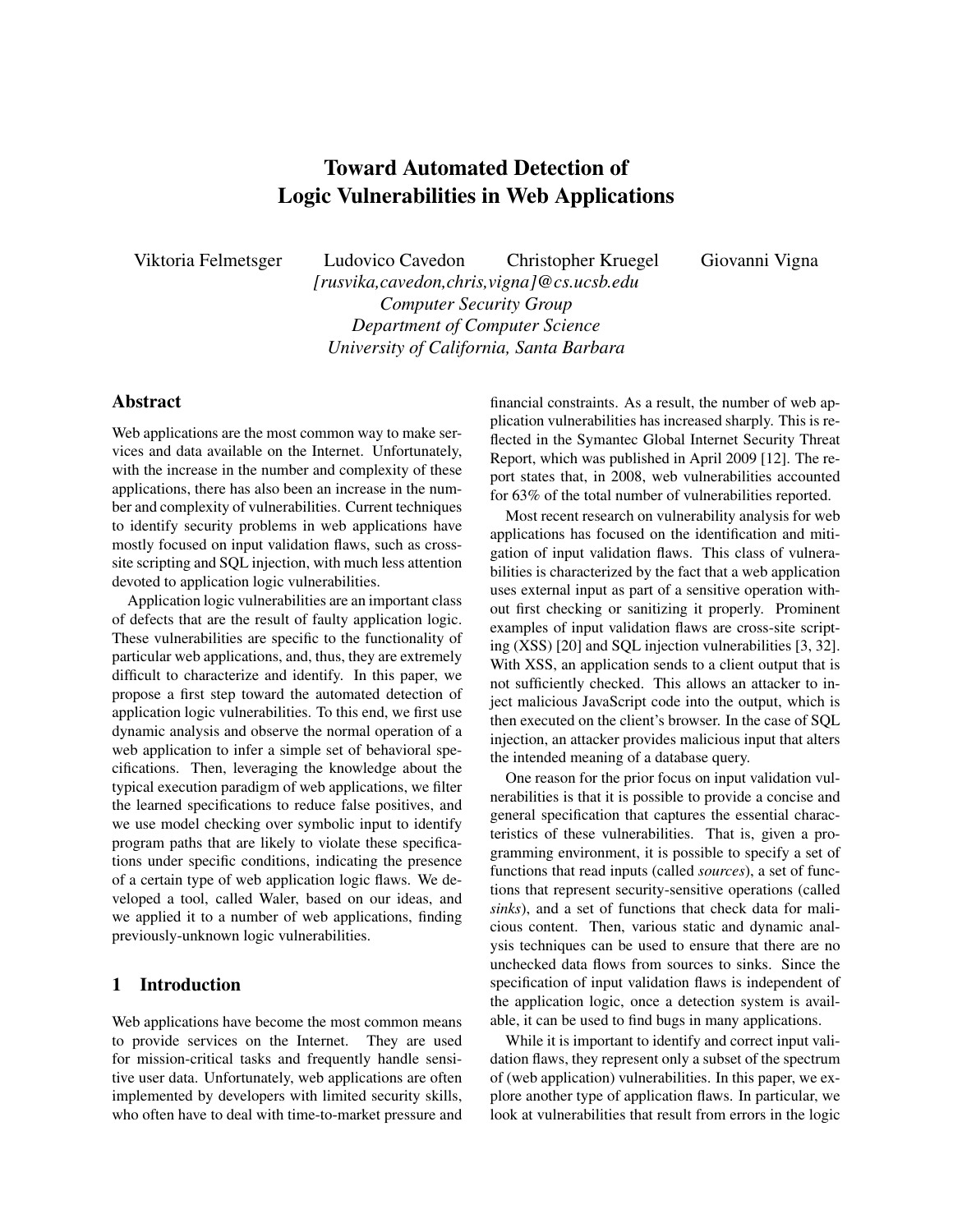of a web application. Such errors are typically specific to a particular web application, and might be domainspecific. For example, consider an online store web application that allows users to use coupons to obtain a discount on certain items. In principle, a coupon can be used only once, but an error in the implementation of the application allows an attacker to apply a coupon an arbitrary number of times, reducing the price to zero.

So far, web application logic flaws have received little attention, and their treatment is limited to informal discussions (a well-known example is the white paper by J. Grossman [14]). This is due to the fact that logic vulnerabilities are specific to the intended functionality of a web application. Therefore, it is difficult (if not impossible) to define a general specification that allows for the discovery of logic vulnerabilities in different applications.

One possible approach would be to leverage an application's requirement specification and design documents to identify parts of the implementation that do not respect the intended behavior of the application. Unfortunately, these documents are almost never available in the case of web applications. Therefore, other means to characterize the expected behavior of web application must be found for detection of application logic flaws.

In this paper, we take a first step toward the automated detection of application logic vulnerabilities. Our approach operates in two steps. In the first step, we infer specifications that (partially) capture a web application's logic. These specifications are in the form of likely invariants, which are derived by analyzing the dynamic execution traces of the web application during normal operation. The intuition is that the observed, normal behavior allows one to model properties that are likely intended by the programmer. This step is necessary to automatically obtain specifications that reflect the business logic of a particular web application. In the second step, we analyze the inferred specifications with respect to the web application's code and identify violations.

The current implementation of our approach is based on two well-known analysis techniques, namely, dynamic execution to extract (likely) program invariants and model checking to identify specification violations. However, to the best of our knowledge, the way in which we combine these two techniques is novel, has never been applied to web applications, and has not been leveraged to detect application logic flaws. Moreover, we had to significantly extend the existing techniques to capture specific characteristics of web applications and to scale them to real-world applications as outlined below.

In the first step of our analysis, we used a well-known dynamic analysis tool [9, 11] to infer program specifications in the form of likely invariants. We extended the existing general technique to be more targeted to the execution of web applications. In particular, we addressed two main shortcomings of the general approach: the fact that many invariants that relate to important concepts of web applications were not identified (e.g., invariants related to objects that are part of the user session) and the fact that many spurious invariants were generated as a result of the limited coverage of the dynamic analysis step or because of artifacts in the analyzed inputs.

To deal with spurious invariants, we developed two novel techniques to identify which derived invariants reflect real (or "true") program specifications. The first one uses the presence of explicit program checks, involving the variable(s) constrained by an invariant, as a clue that the invariant is indeed relevant to the behavior of the web application. The second one is based on the idea that certain types of invariants are intrinsically more likely to reflect the intent of the programmer. In particular, we focus on invariants that relate external inputs to the contents of user sessions and the back-end database. The use of these techniques to filter the derived invariants allows for a more effective extraction of specification of a web application's behavior, when compared to previously-proposed approaches that accept all generated likely invariants as correctly reflecting the behavior of a program.

In the second step of the analysis, we use model checking over symbolic input to analyze the inferred specifications with respect to the web application's code and to identify which real invariants can be violated. We had to extend existing model checking tools with new mechanisms to take into account the unique characteristics of web applications. These characteristics include the fact that web applications are composed of modules that can be invoked in any order and that the state of the web application must also take into account the contents of back-end databases and other session-related storage facilities.

By following the two steps outlined above, it is possible to automatically detect a certain subclass of application logic flaws, in which an application has inconsistent behavior with respect to security-sensitive functionality. Note that our approach is neither sound nor complete, and, therefore, it is prone to both false positives and false negatives. However, we implemented our approach in a prototype tool, called Waler, that is able to automatically identify logic flaws in web applications based on Java servlets. We applied our tool to several real-world web applications and to a number of student projects, and we were able to identify many previously-unknown web application logic flaws. Therefore, even though our technique cannot detect all possible logic flaws and our tool is currently limited to servlet-based web applications, we believe that this is a promising first step towards the automated identification of logic flaws in web applications.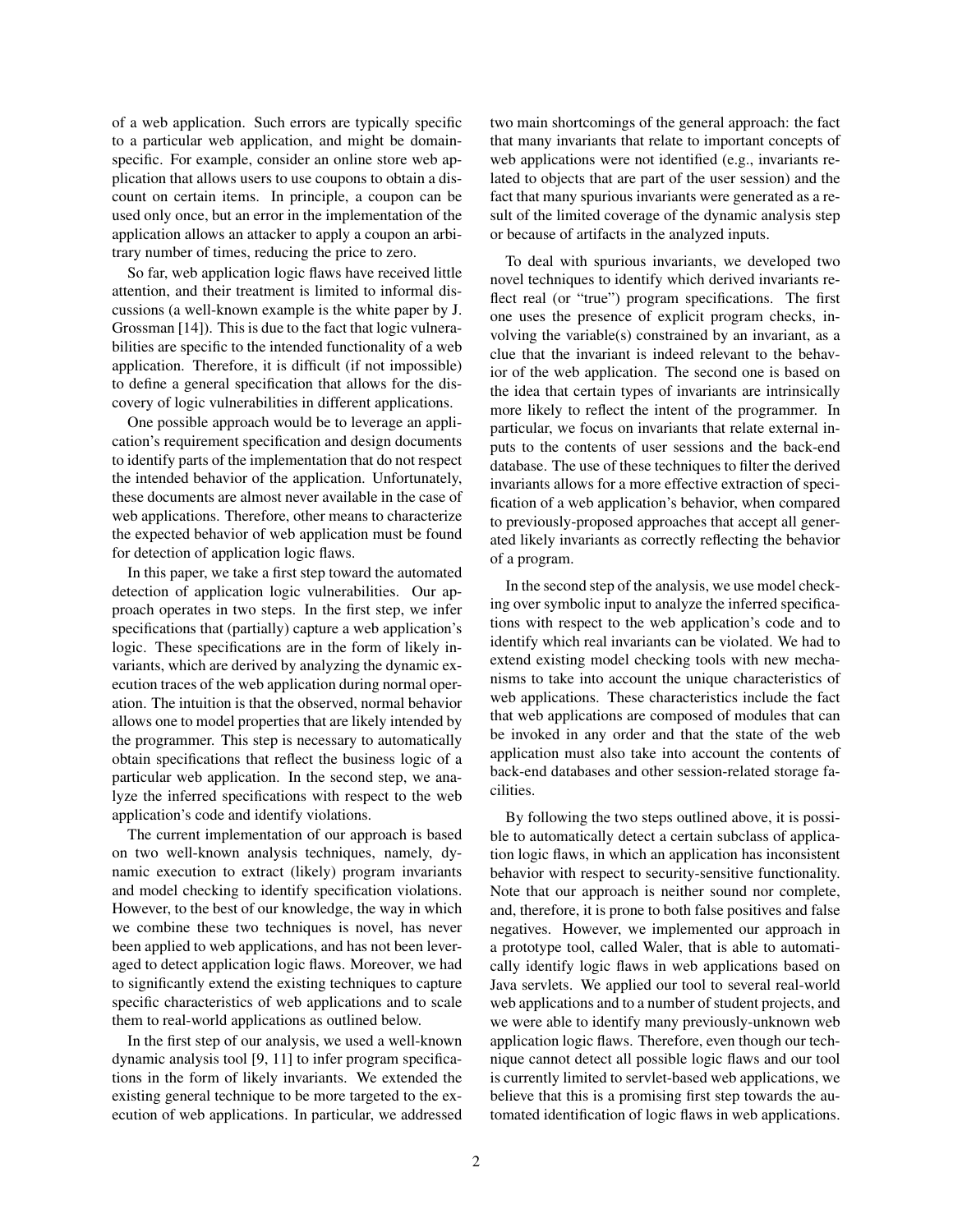In summary, this paper makes the following contributions:

- We extend existing dynamic analysis techniques to derive program invariants for a class of web applications, taking into account their particular execution paradigm.
- We identify novel techniques for the identification of invariants that are "real" with high probability and likely associated with the security-relevant behavior of a web application, pruning a large number of spurious invariants.
- We extend existing model checking techniques to take into account the characteristics of web applications. Using this approach, we are able to identify the occurrence of two classes of web application logic flaws.
- We implemented our ideas in a tool, called Waler, and we used it to analyze a number of servlet-based web applications, identifying previously-unknown application logic flaws.

### 2 Web Application Logic Vulnerabilities

Web application vulnerabilities can be divided into two main categories, depending on how a vulnerability can be detected: (1) vulnerabilities that have common characteristics across different applications and (2) vulnerabilities that are application-specific. Well-known vulnerabilities such as XSS and SQL injection belong to the first category. These two vulnerabilities are characterized by the fact that a web application uses external input as part of a sensitive operation without first checking or sanitizing it. Vulnerabilities of the second type (such as, for example, failures of the application to check for proper user authorization or for the correct prices of the items in a shopping cart) require some knowledge about the application logic in order to be characterized and identified. In this paper, we focus on this second type of vulnerabilities, and we call them *web application logic vulnerabilities*.

To detect web application logic vulnerabilities automatically, one needs to provide the detection tool with a specification of the application's intended behavior. Unfortunately, these specifications, whether formal or informal, are rarely available. Therefore, in this work, we propose an automated way to detect application logic vulnerabilities that do not require the specification of the web application behavior to be available. Our intuition is that often the application code contains "clues" about the behavior that the developer intended to enforce. These "clues" are expressed in the form of constraints on the values of variables and on the order of the operations performed by the application.

There are many ways in which constraints can be implemented in an application. In this work, we focus on two concrete types of constraints. The first (and most intuitive) way to encode application-specific constraints is in the form of program checks (i.e., *if*-statements). The presence of such a check in the program before certain data or functionality is accessed often represents a "clue" that either the range of the allowed input should be limited or that an access to an item is limited. The absence of a similar check on an alternate program path to the same program point might represent a vulnerability. For example, vulnerabilities like authentication bypass, where an attacker is able to invoke a privileged operation without having to provide the necessary credentials, could be detected using this approach.

The second type of constraints, which often exist in web applications, is the implicit correlation between the data stored in back-end databases and the data stored in user sessions. More specifically, in web applications, databases are often used to store persistent data, and user sessions are used to store the most accessed parts of this data (such as user credentials). Thus, there often exist implicit constraints on what is currently stored in the user session when a database query is issued. A "clue," in this case, is an explicit relation between session data and database data. Certain application logic vulnerabilities, like unauthorized editing of a post belonging to another user, can be detected if a path where these relations are violated is found. More detailed examples of this type of vulnerabilities will be provided in Section 4.3.2.

### 3 Detection Approach

Based on the discussions in the previous section, it is clear that an analysis tool that aims to detect web application logic vulnerabilities requires a specification of expected behavior of the program that should be checked. If such specifications are available (e.g., in the form of formal specifications or unit testing procedures), they can be leveraged to validate the behavior of the application's implementation. However, in many cases there is no specification of the expected behavior of a web application. In these cases, we need a way to derive it in an automated fashion.

A number of techniques has been proposed by various researchers to derive program specification automatically. However, regardless of the approach used, none of them can derive a complete specification without human feedback. To overcome this problem, we propose to use one of the existing dynamic techniques to derive partial program specifications and use an additional analysis step to refine the results and find vulnerabilities.

In particular, we observe that web applications are typically exercised by users in a way that is consistent with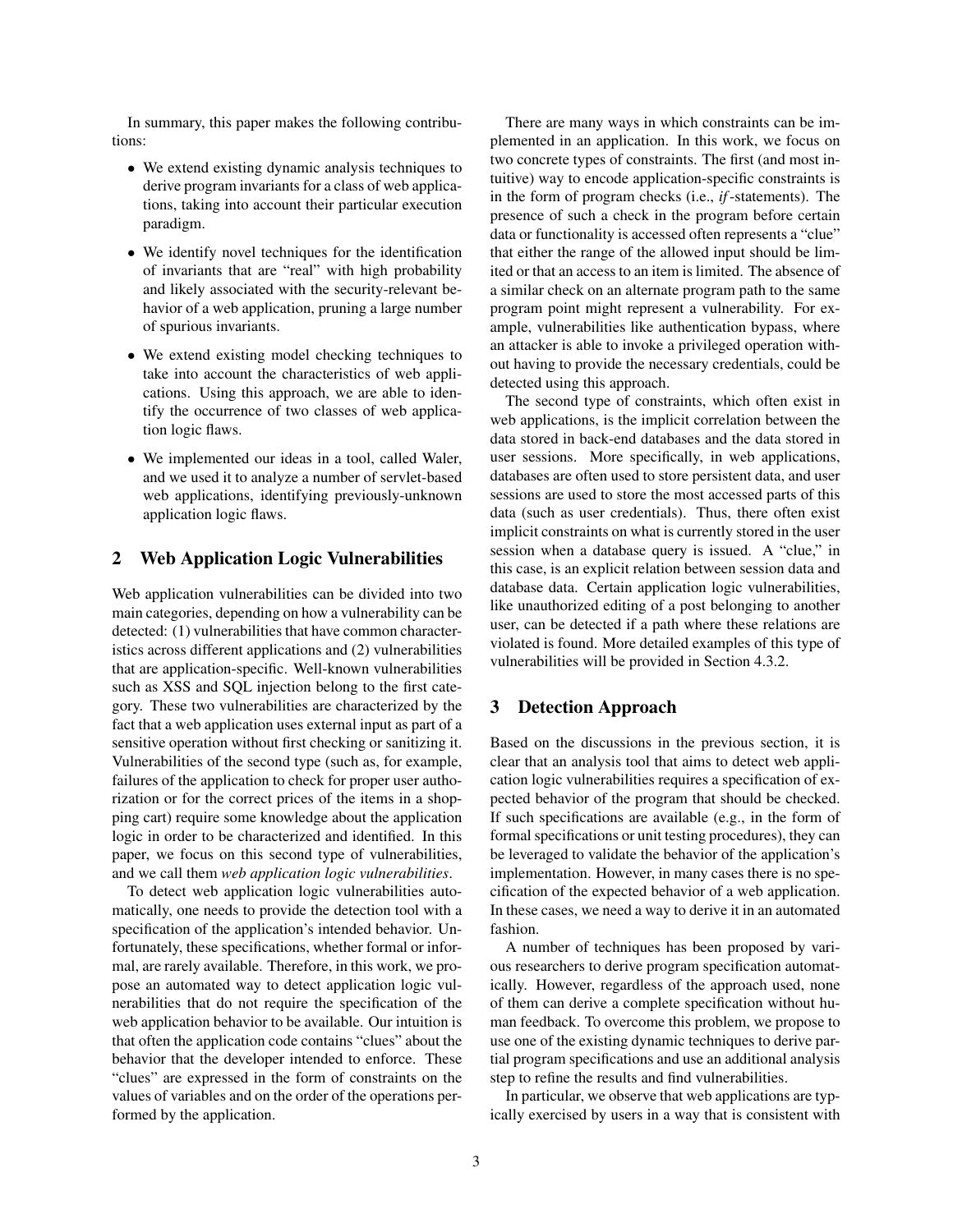the intentions of the developers. More specifically, users usually browse the application by following the provided links and filling out forms with expected input. These program paths are usually well-tested for normal input. As a result, when monitoring a web application whose "regular" functionality is exercised, it is possible to infer interesting relationships between variables, constraints on inputs and outputs, and the order in which the application's components are invoked. This information can be used to extract specifications that partially characterize the intended behavior of the web application.

As a result, in our approach, we use an initial dynamic step where we monitor the execution of a web application when it operates on a number of normal inputs. In this step, it is important to exercise the application functionality in a way that is consistent with the intentions of the developer, i.e., by following the provided links and submitting reasonable input. Note that the information about a web application's "normal" behavior cannot be gathered using automatic-crawling tools, as these tools usually do not interact with an application following the workflow intended by the developer or using inputs that reflect normal operational patterns.

In this work, as the result of the dynamic analysis step, we infer partial program specifications in the form of likely invariants. These invariants capture constraints on the values of variables at different program points, as well as relationships between variables. For example, we might infer that the Boolean variable isAdmin must be true whenever a certain (privileged) function is invoked. As another example, the analysis might determine that the variable freeShipping is true only when the number of items in the shopping cart is greater than 5. We believe that these invariants provide a good base for the detection of logic flaws because they often capture application-specific constraints that the programmer had in mind when developing the web application. Of course, it is unlikely that the set of inferred invariants represents a complete (or precise) specification of a web application's functionality. Nevertheless, it provides a good, initial step to obtain a model of the intended behavior of a program and can be used to guide further, more elaborate program analysis.

As the second step of the analysis, we use model checking with symbolic inputs to check the inferred specifications. The goal is to find additional evidence in the code about which invariants are likely to be part of the real program specification and then to identify paths where these invariants are violated.

A naïve approach would assume that all the generated invariants represent real invariants (specifications) for an application. Unfortunately, this straightforward solution leads to an unacceptably large number of false positives. The reason is the incompleteness of the dynamic analysis step. In particular, the limited variety of the input data frequently leads to the discovery of spurious invariants that do not reflect the intended program specification. To address this problem, we propose two novel techniques to distinguish between spurious and real program invariants.

The first technique aims to distinguish between a spurious and a true invariant by determining whether a program contains a *check* that involves the variables contained in the invariant on a path leading to the program point for which this likely invariant was generated. A check on a variable is a control flow operation that constrains this variable on a path. For example, the *if*-statement if (isAdmin == true)  $\{ \ldots \}$  represents a check on the variable isAdmin. Intuitively, we assume that a certain invariant was intended by a programmer if there is at least one program path that contains checks that enforce the correctness of this invariant (i.e., the checks imply that the invariant holds). We call such invariants *supported invariants*. When we find a supported invariant that can be violated on an alternative program path leading to the same program point, we report this as a potential application logic vulnerability. When a likely invariant can be violated, but there are no checks in the program that are related to this invariant, then we consider it to be spurious.

The second technique identifies a certain type of invariant that we always consider to reflect actual program specifications. These invariants represent equality relations between web application state variables (in particular, variables storing the content of user sessions and database contents). Relationships of that kind often reflect important internal consistency constraints in a web application and are rarely coincidental. A vulnerability is reported when the analysis determines that the equality relation is not enforced on all paths.

The vulnerability detection process and our techniques to distinguish between spurious and real invariants are discussed in more detail in Section 4.3.

### 4 Implementation

We chose to implement the proposed approach for servlet-based web applications written in Java. Servlets are frequently used for implementing web applications. In addition, there are a number of existing tools available for Java that can be used for program analysis. In this section, we describe the tools that we used, the extensions that we developed, and the challenges that we had to overcome to make them work together.

We first briefly introduce servlets [24]. A typical servlet-based web application consists of servlets, static documents, client-side code, and descriptive metainformation. A *servlet* is a Java-based web component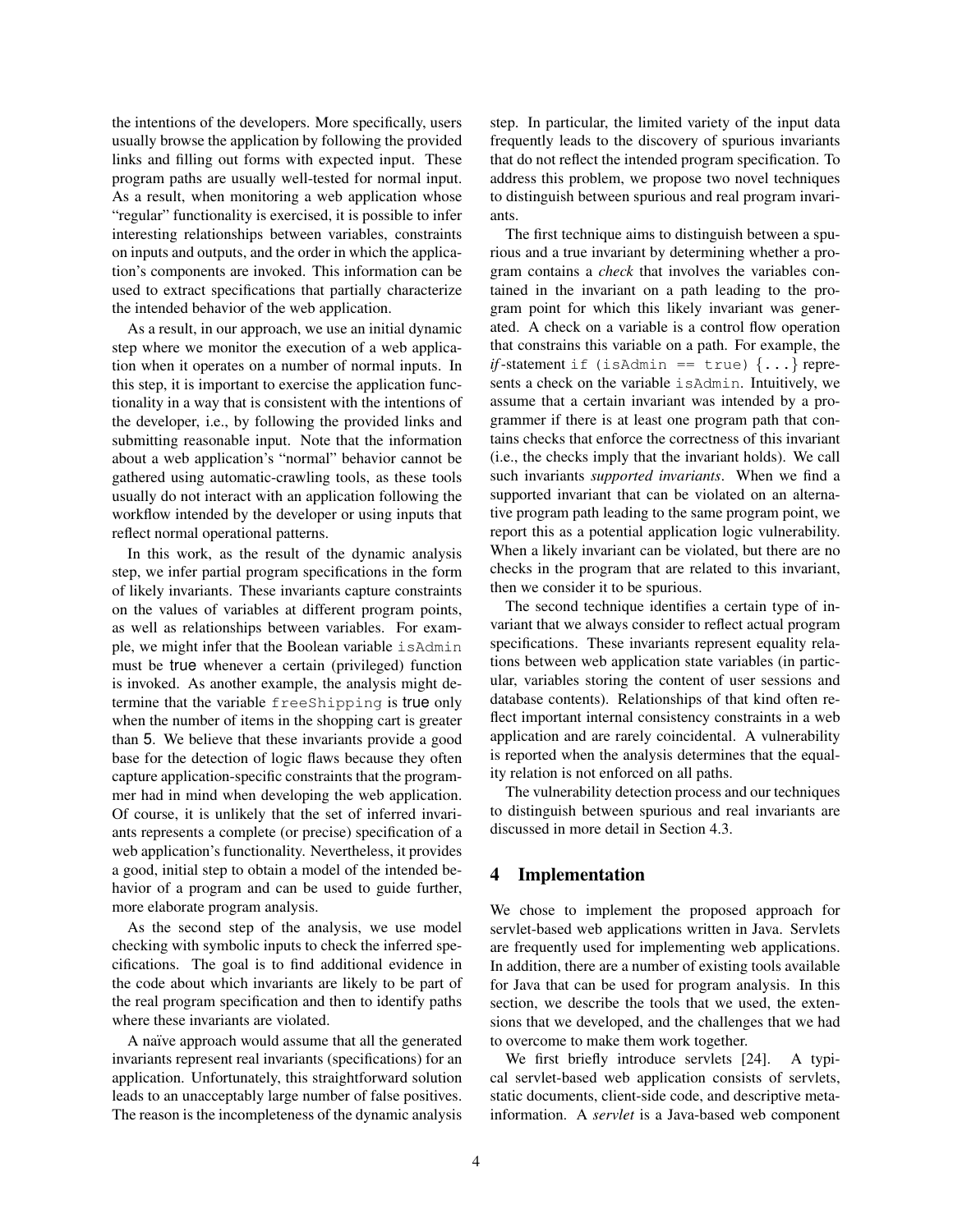| package myapp;           |
|--------------------------|
| public class User {      |
| private String username; |
| private String role;     |
|                          |
| public class Order {     |
| private int tax;         |
| private int total;       |
| private Cart cart;       |
|                          |
| public class Cart {      |
| private List products;   |
| private int total;       |
|                          |
|                          |

### Class Definitions

| _jspService(javax.servlet.http.HttpServletRequest req,<br>javax.servlet.http.HttpServletResponse res)<br>: : EXTT106                                                                                               |  |  |  |  |  |  |  |  |
|--------------------------------------------------------------------------------------------------------------------------------------------------------------------------------------------------------------------|--|--|--|--|--|--|--|--|
| // invariants for the field "role" belonging to an<br>// object stored in the session under the key "user"<br>req.session.user.role != null<br>req.session.user.role.toString == ''admin''                         |  |  |  |  |  |  |  |  |
| // invariants for the fields "cart" and "total"<br>// stored in the session under the key "order"<br>req.session.order.cart.total<br>== req.session.order.total<br>req.session.order.total > req.session.order.tax |  |  |  |  |  |  |  |  |
| <b>Generated Invariants</b>                                                                                                                                                                                        |  |  |  |  |  |  |  |  |

Figure 1: Example of invariants generated for an exit point on line 106 of the *jspService* method of a servlet.

whose methods are executed on the server in response to certain web requests. Servlets are managed by a *servlet container*, which is an extension of a web server that loads/manages servlets and provides services via a welldefined API. These services include receiving and mapping requests to servlets, sending responses, caching, enforcing security restrictions, etc. Servlets can be developed as Java classes or as JavaServer Pages (JSPs). JSPs are a mix of code and static HTML content, and they are translated into Java classes that implement servlets.

### 4.1 Deriving Specifications

As mentioned previously, in this work, we consider program specifications that can be expressed as invariants over program variables. To derive these invariants, we leverage Daikon [9, 11], a well-known tool for dynamic detection of likely program invariants.

Daikon. Daikon generates program invariants using application execution traces, which contain values of variables at concrete program points. It is capable of generating a wide variety of invariants that cover both single variables (e.g.,  $total \geq 50.0$ ) and relationships between multiple variables (e.g.,  $total = price * num + tax$ ). Daikon-generated invariants are called *likely invariants* because they are based on dynamic execution traces and might not hold on all program paths.

Daikon comes with a set of front-ends. Each frontend is specific to a certain programming language (such as C or Java). The task of a front-end is to instrument a given program, execute it, and create data trace files. These trace files are then fed to Daikon for invariant generation. For our analysis, we leveraged the existing front end for Java, called Chicory, and plugged it into a JVM on top of which the Tomcat servlet engine [13] is executed. This allowed us to intercept and instrument all servlets executed by the Tomcat server.

The current implementation of Chicory produces traces only for procedure entry and exit points and nonlocal variables. Therefore, Daikon generates invariants for method parameters, function return values, static and instance fields of Java objects, and global variables.

Our changes. In addition to altering Chicory's invocation model to work with Tomcat, we extended Chicory with a way to include the content of user sessions into the generated execution traces. Invariants over this data are important for the vulnerability analysis of web applications because user sessions are an integral part of an application's state and directly affect its logic.

The content of user sessions is stored by a servlet container in the form of dynamically-generated mappings from a key to a value, i.e., as elements in a hash map container. We found that, given the current design of Daikon and Chicory, it is not possible to generate useful invariants for the contents of such containers. The reason is that Daikon requires the type and the name of all variables that can appear at a particular program point to be declared before the first trace for a particular program point is generated. This information is not available beforehand for containers like hash maps because they are dynamically-sized and can contain elements of different types.

To generate valid traces for Daikon, Chicory generates all declarations for program points at the application loading time. At this time, it needs to know the exact type of each variable/object in declaration to be able to traverse the object structure and generate precise (or interesting) invariants. For example, in order to generate a definition for the field *role* of the object of type *User* (defined in Figure 1), which might be stored in the user session of a servlet application under the key "user," Chicory needs to know that the object of the type *User* is expected in the session.

To overcome these problems, we provide our frontend with possible mappings from a key to an object type that can be observed in a session during execution. For example, for the code shown in Figure 1, we would need to provide the following mappings: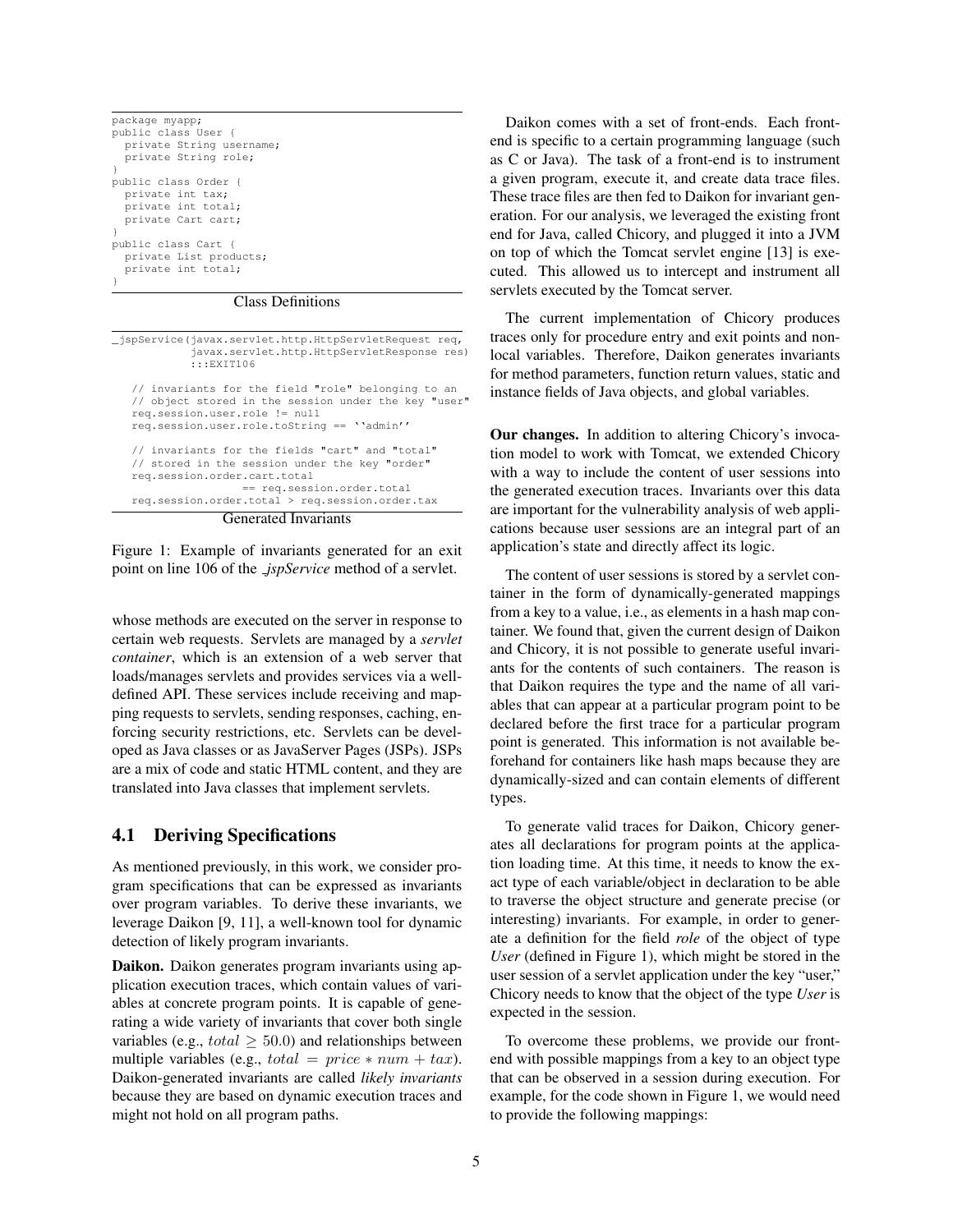user:myapp.User cart:myapp.Cart order:myapp.Order

We modified Chicory to use this information to generate more precise traces for session data. This information allows for the generation of more interesting invariants, such as the ones shown in the Figure 1. We extended the front-end to generate traces for the content of user sessions for every method in an application. As future work, we plan to generate these mapping automatically for arbitrary containers by generating new declarations as new elements are found in a container, and then merging the resulting traces before feeding them to Daikon.

To generate program execution traces, we wrote scripts to automatically operate web applications. For each application, these scripts simulate typical user activities, such as creating user accounts, logging into the application, choosing and buying items from a store, accessing administrative functionality, etc. The main idea of this step is to exercise the application's common execution paths by following the links and filling out the forms presented to the user during a typical interaction with the application. The final outcome of the dynamic analysis step is a file containing a serialized version of likely invariants for the given web application. These invariants serve as a (partial, simplified) specification of the web application, and they are provided as input to the next step of the analysis.

### 4.2 Model Checking Applications

Once the approximate specifications (i.e., the likely invariants) for a web application have been derived, the next step is to analyze the application for supporting "clues" and identify invariants that are part of a true program specification. Any violation of such an invariant represents a vulnerability.

We chose to use model checking for this step of the analysis and implemented it in a tool called Waler (Web Application Logic Errors AnalyzeR). Given a servletbased application and a set of likely invariants, Waler systematically instantiates and executes symbolically the servlets of the application imitating the functionality of a servlet container. As the application is executed, Waler checks the truth value of provided likely invariants, analyzes the application's code for "clues," and reports possible logic errors. In this section, we describe the architecture and execution model of Waler. Then, in Section 4.3 we explain how Waler identifies interesting invariants and application logic vulnerabilities.

### 4.2.1 System Top-level Design

Waler is implemented on top of the Java PathFinder (JPF) framework [19, 35], and its general architecture is shown



Figure 2: Waler's architecture.

Figure 2. In this figure, dark gray boxes represent new modules that we implemented, while dotted (light gray) boxes represent parts of JPF that we had to extend.

JPF overview. JPF is an open-source, explicit-state model checker that implements a JVM. It systematically explores an application's state space by executing its bytecode. JPF consists of a number of configurable components. For example, the specific way in which an application's state space is explored depends on a chosen *Search Strategy* – JPF core distribution includes a number of basic strategies. The *State Serializer* component defines how an application state is stored, matched against others, and restored. JPF also comes with a number of interfaces that allow for its functionality to be extended and modified in arbitrary ways.

In general, JPF is capable of executing any Java classfile that does not depend on platform-specific native code, and many of the Java standard library classes can run on top of JPF unmodified. However, in JPF, some of the Java library classes are replaced with their *model* versions to reduce the complexity of their real implementations and/or to enable additional features. For example, Java classes that have native method calls (such as file I/O) have to be replaced by their models, which either emulate the required functionality or delegate the native calls to the actual JVM on top of which JPF is executed.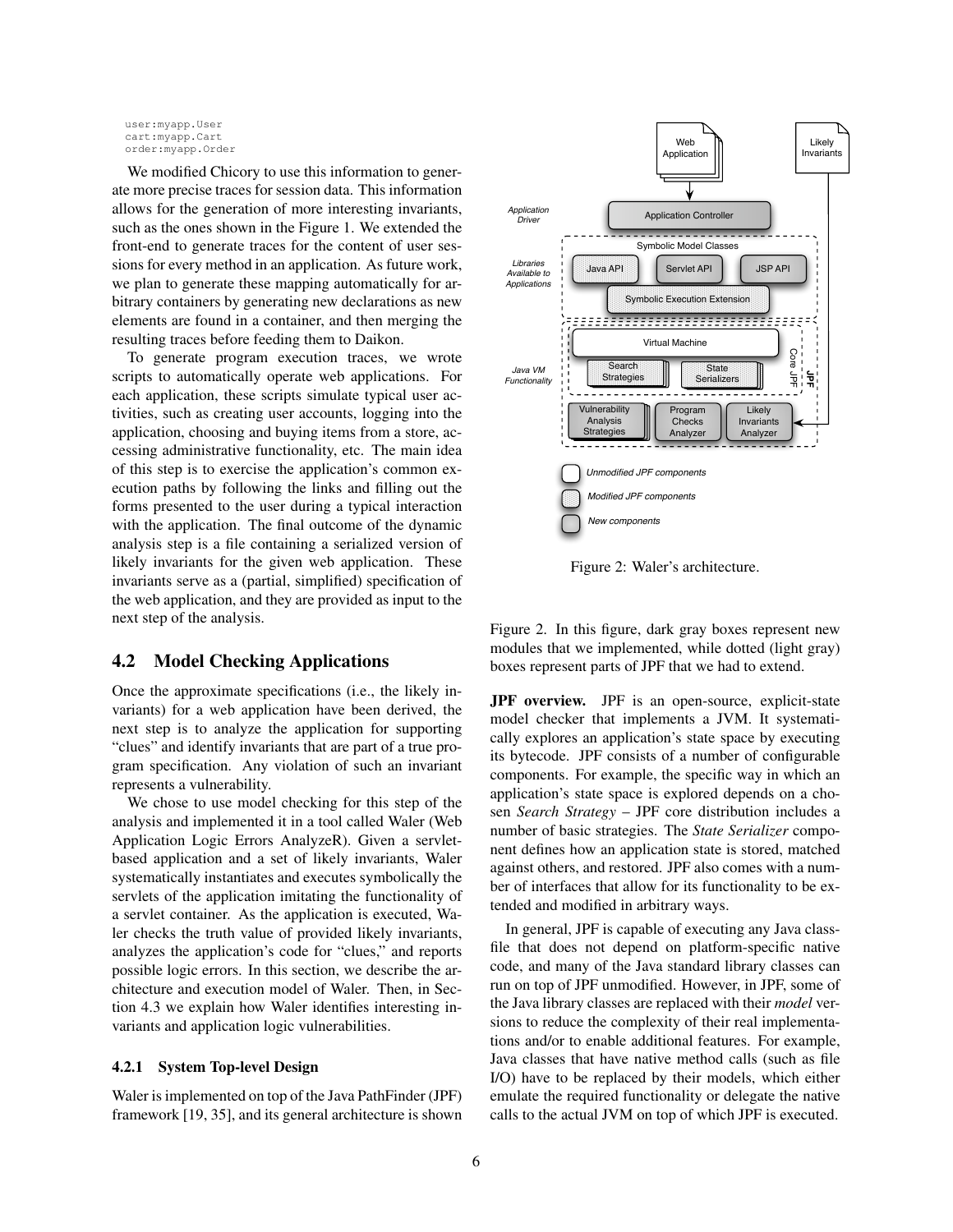Also, JPF comes with a number of extensions that provide additional functionality on top of JPF. Below, we discuss the JPF-SE extension for JPF, which we leveraged in Waler to enable symbolic execution.

The JPF-SE Extension. The JPF-SE extension for JPF enables symbolic execution of programs over unbounded input when using explicit-state model checking [2]. With this extension, the Java bytecode of an application needs to be transformed so that all concrete basic types, such as integers, floats, and strings, are replaced with the corresponding symbolic types. Similarly, concrete operations need to be replaced with the equivalent operations on symbolic values. For example, all objects of type *int* are replaced with objects of type *Expression*. An addition of two integers is replaced with a call to the *plus* method of the *Expression* class. Following the standard symbolic execution approach, all newly-generated constraints are added to the *path condition* (PC) over the current execution path. The generation of constraints is done in the methods of symbolic classes, and it is transparent to the application. Whenever the PC is updated, it is checked for satisfiability with a constraint solver, and infeasible paths are pruned from execution.

Unfortunately, we found that JPF-SE was missing a considerable amount of functionality that needed to be added to make the system suitable for real-world applications. For example, the classes implementing symbolic string objects were missing a significant number of symbolic methods with respect to the *java.lang.String API*, which is used extensively in web applications. Also, in order to execute an arbitrary application using JPF-SE, symbolic versions of many standard Java libraries are required. These libraries were not provided with the extension. Finally, a tool to perform the necessary transformations of Java bytecode was not publicly available, and, therefore, we implemented our own transformer by leveraging ASM [25], a Java bytecode engineering library.

Waler overview. In order to execute servlet-based web applications and analyze them for logic errors, we had to extend JPF in a number of ways. As shown in Figure 2, we implemented from scratch four main components: the *Application Controller* (AC), the *Vulnerability Analysis Strategies* (VAS), the *Program Checks Analyzer* (PCA), and the *Likely Invariants Analyzer* (LIA). The AC component is responsible for loading, mapping, and systematically initiating execution of servlets in a servlet-based application. As the analyzed application itself, it runs on top of the JVM implemented by core-JPF and uses symbolic versions of Java libraries.

The other three components are internal to JPF, i.e., they are not visible to web applications and do not rely on model classes. The LIA component is responsible for parsing Daikon-generated invariants and checking their truth value as a program executes. The PCA component keeps track of all the program checks performed by an application on an execution path. Finally, the VAS component provides various strategies for vulnerability detection based on the information provided by LIA and PCA. We provide more details on how these modules work in the following sections.

In addition, we had to extend a number of existing JPF components to address the needs of our analysis. In particular, we modified existing search strategies, state information tracking, and implemented some missing parts of JPF-SE. Due to space limitations, we will not explain all of the changes unless they are significant for understanding our approach.

Finally, we extended JPF with a set of 40 model classes that provide the servlet API and related interfaces (such as the JSP API). These classes implement the standard functionality of a servlet container, but instead of reading and writing actual data from/to the network, they operate on symbolic values. Our implementation is based on the real implementation of the servlet container for Tomcat.

### 4.2.2 Execution Model

To systematically analyze a web application for logic errors, Waler needs to be able to model all possible user interactions with the application. To achieve that, it needs to find all possible entry points to the application and execute all the possible sequences of invocations using symbolic input.

In general, a user can interact with a web application in different ways: one can either follow the links (leading to URLs) presented by the application (as part of a web page) or can directly point the browser to a certain URL. On the server side, after (and if) a request URL is mapped to a servlet-based application, the path part of the URL is used to locate a particular servlet that will handle the request. We call the set of all such URL paths that lead to the invocation of a servlet the "application entry points."

Thus, before a program can be analyzed, we need to identify all possible application entry points. In the general case, there can be an infinite number of URLs that lead to an invocation of a servlet; however, for each particular application, there is a finite and well-defined number of possible mappings from a request URL pattern to a servlet. Thus, for the analysis, it is sufficient to find all such mappings. For example, if an application has the URL */login* mapped to the *AuthManager* servlet and the URLs */cart* and */checkout* mapped to the *CartManager* servlet, it can be said that the application has three entry points. In servlet-based applications, it is also possible to have wildcard mappings, such as *account/\**, mapped to a servlet. In this case, all URL paths starting with */account/* are mapped to the same servlet. We consider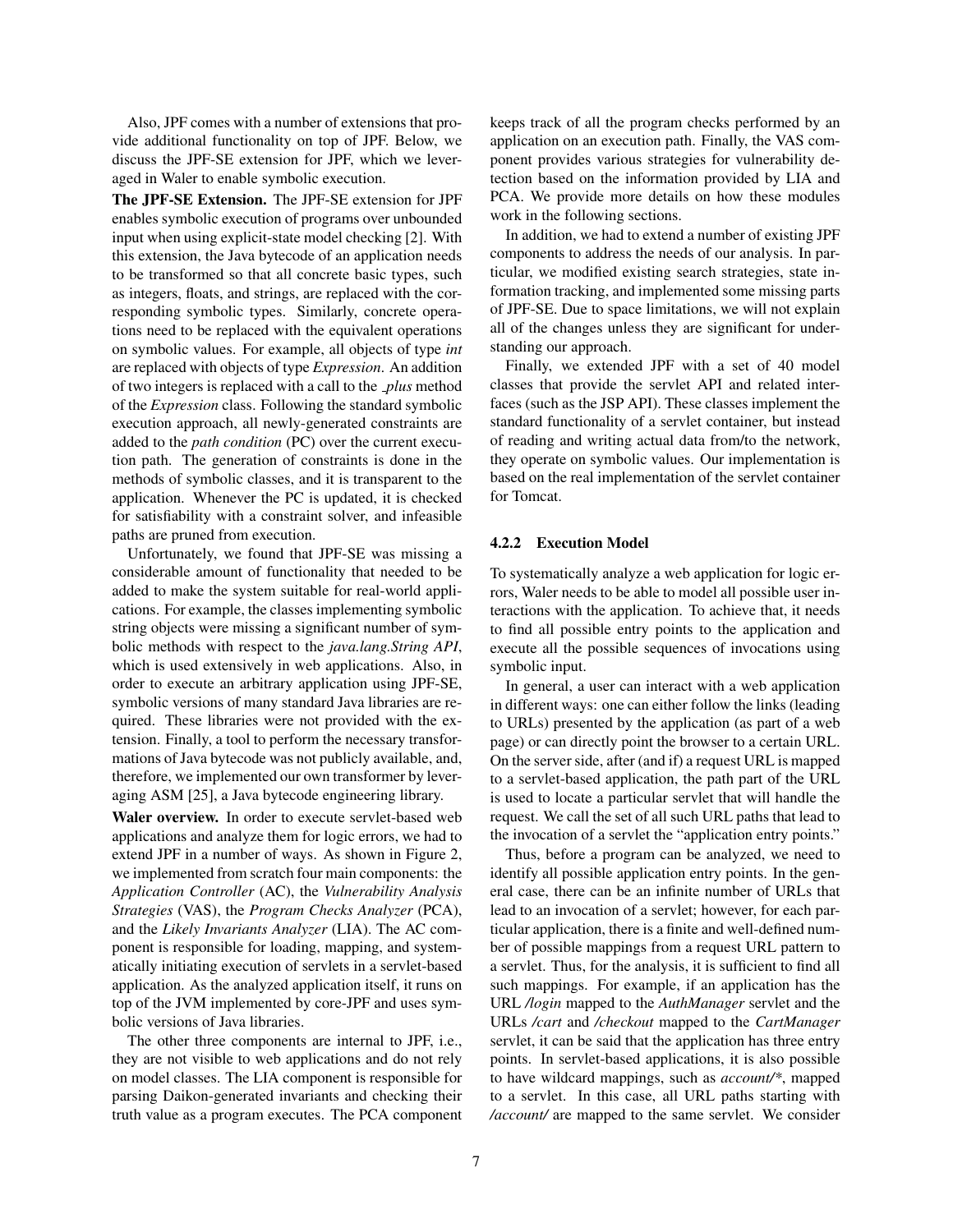such mappings to represent single entry points and simply treat the part of the URL that matches the "\*" as a symbolic input. This is consistent with our handling of other request parameters accessed by servlets, which are also represented by symbolic values.

To find all entry points, our system inspects the application deployment descriptor (typically, the *web.xml* file), which defines how URLs requested by a user are mapped to servlets. When analyzing the URL-to-servlet mapping, we take into account that not all servlets are directly accessible to users (those servlets that are not directly accessible are typically invoked internally by other servlets). Following the standard servlet invocation model, all URLs that point to accessible (public) servlets are assumed to be possible entry points.

Once the application's entry points are determined, the *Application Controller* systematically explores the state space of the application. To this end, it initiates execution of servlets by simulating all possible user choices of URLs. For example, if the application has three servlets mapped to the URLs */login*, */cart*, and */checkout*, the application controller attempts to execute all possible combinations (sequences) of these servlets. The actual order in which servlets are explored depends on the chosen *search strategy*. JPF offers a limited depth-first search (DFS) and a heuristics-based breadth-first search (BFS) strategy. We found that DFS works better for our system because it requires significantly less memory during model checking. With DFS, a path is explored until the system reaches a specific (configurable) limit on the number of entry points that are executed.

#### 4.2.3 State Space Management

Similar to other model checkers, Waler faces the state explosion problem. Thus, to make Waler scale to realworld web applications, we had to take a number of steps to manage (limit) the exponential growth of the application's state space. In particular, after careful analysis of several servlet-based applications, we found that JPF often fails to identify equivalent states. The two main reasons for that are: (1) the constraints added to the symbolic PC are never removed from it due to the design of JPF-SE<sup>1</sup>, and (2), without domain-specific knowledge, JPF is not able to identify "logically equivalent" states. Here we present three techniques that we implemented to overcome these problems.

States in JPF. JPF comes with some mechanisms to identify equivalent states. A state in JPF is a snapshot of the current execution status of a thread, and it consists of the content of the stack, heap, and static variables storage. This snapshot is created when a sequence of executed instructions reaches a *choice* point, i.e., a point where there is more than one way to proceed from the current instruction. Choice points are thread-scheduling instructions, branching instructions that operate on symbolic values, or instructions where a new application entry point needs to be chosen. Whenever JPF finds a choice point, a snapshot of the current state is created. Then, the serialized version of the state is compared to hashes of previously-seen states. The execution path is terminated when the same state has been seen before.

We found that the basic version of JPF performs garbage collection and canonicalization of objects on the heap before hashing a state. However, it does not perform any additional analysis of memory content when comparing states for equality, as JPF has no knowledge of the domain-specific semantics of the objects in memory. As a result, JPF fails to recognize certain states as logically equivalent. This leads to a large number of states that are created unnecessarily. We discuss examples of some cases in which the standard JPF mechanism fails to identify equivalent states below.

States in Waler. In Waler, we extend the concept of JPF state to a "logical state" using the domain-specific knowledge that Waler has about web applications. In particular, we observe that the only information that is preserved between two user requests in a servlet-based application are the content of user sessions, applicationlevel contexts, the symbolic PC (which stores constraints on symbolic variables stored in sessions), and data on persistent storage. Since we do not model persistent storage in Waler and always return a new symbolic value when it is accessed, we ignore this information in our analysis. Thus, the logical state of servlet-based application is defined as the content of user sessions and application contexts, and the PC. This is the only information that should be considered when comparing states after execution of a user request is finished.

State space reduction. Given the design of JPF and using our concept of logical state, we implemented three solutions to reduce the state space of a web application.

First of all, we implemented an additional analysis step to remove a constraint from the PC when it includes at least one variable that is no longer live<sup>2</sup>. This is especially important when the execution of a user request is finished, because, in a web application, input received by one servlet is independent from input received by another servlet, and, unless parts of it are stored in a persistent storage, any constraints on previous input are unrelated to the new one. The implemented solution is safe (it does not affect the soundness of the analysis) and allows our system to identify many states that are equivalent.

The second solution to reduce an application state space is to prune many "irrelevant" paths from state exploration. Consider, for example, an */error* servlet, which simply displays an error message, or a */products* servlet, which displays a list of available products. Exe-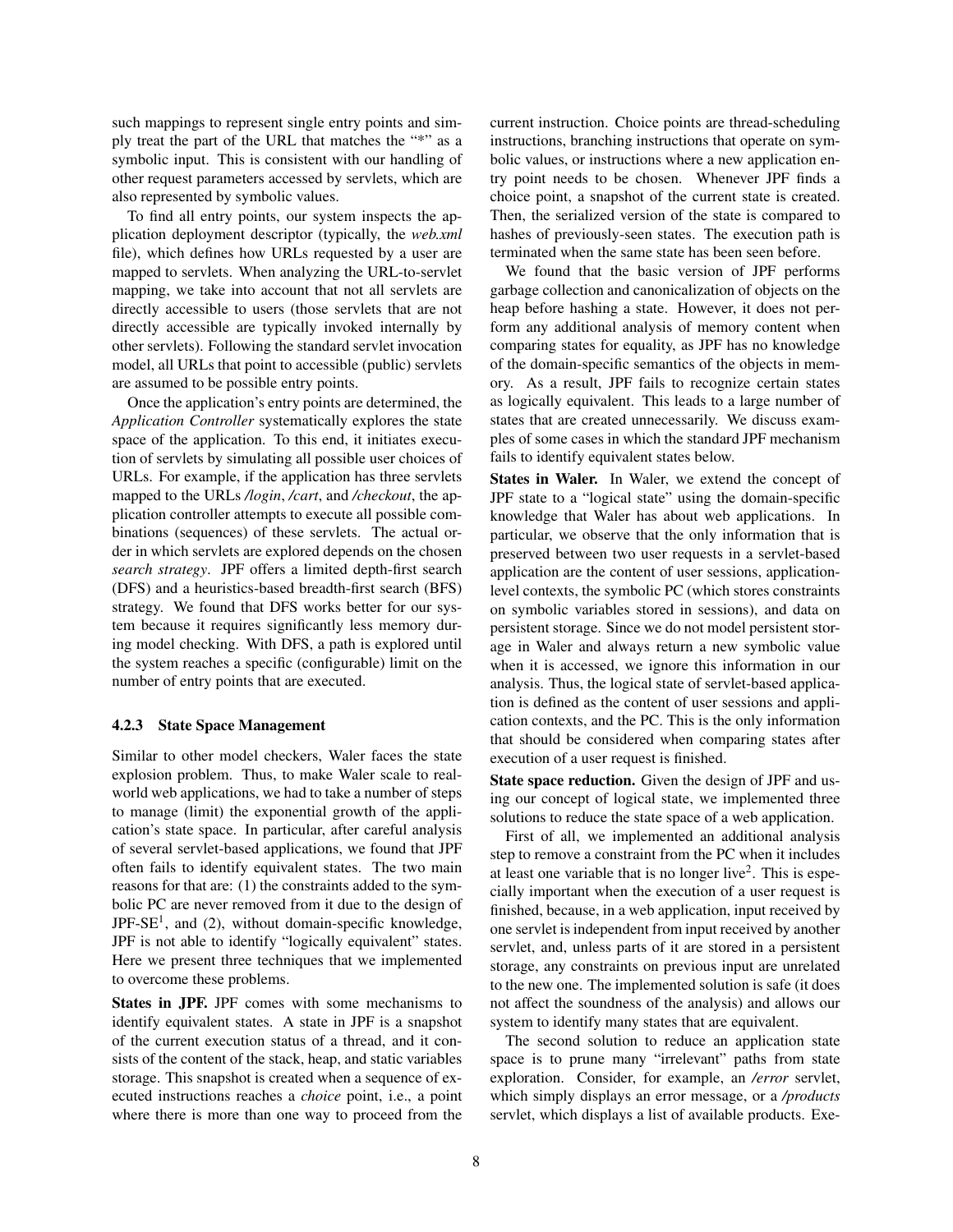```
1 public void _jspService(HttpServletRequest req,
2 HttpServletResponse res) {
3
4 User user = (User) session.getAttribute("User");
5 if(user==null) {
6 User.adminLogin(request, response);
7 return;
8 }
9 ...
10 if(request.getMethod().equalsIgnoreCase("post")) {
11 result = website.variables.
12 insert(new Variable(req));
13 }
14 }
                                                            public void _jspService(HttpServletRequest req,
                                                                                   2 HttpServletResponse res) {
                                                          3
                                                              User user = (User) session.getAttribute("User");
                                                              5 if(user==null || (!user.isAdmin())) {
                                                          6 User.adminLogin(request,response);
                                                                return;
                                                          8 }
                                                          9 ...
                                                         10 out.println("<a href=\"admin/variables/\
                                                         11 Add.jsp\">Add New</a>");
                                                         12 }
                                                                      /admin/variables/index.jsp
```
/admin/variables/Add.jsp

Figure 3: Simplified version of an unauthorized access vulnerability in the JspCart application.

cuting such servlets often results in changes to the state of the memory, for example, due to different Java classes that must be loaded. However, once such a servlet is executed, the application is still in the same logical state. Also, the state after executing, for example, the servlet */login* will be logically equivalent to the state resulting from the execution of the sequence of servlets *[/error, /login]*. From this observation, it is clear that it would be beneficial to identify servlets whose executions do not modify the logical state of the application. The reason is that there is no need to consider them for vulnerability analysis. Therefore, after a servlet is executed, we analyze the content of the application's memory to determine whether the application logical state has been changed (for example, because of changes to the content of the user session). When no changes are detected, the exploration of the current execution path is terminated. This modification also does not compromise the soundness of the analysis, assuming that the memory analysis takes into the account all the component of the application logical state.

A third technique to limit the state space explosion problem is to identify irrelevant entry points, so that the servlets mapped to these URLs do not need to be executed. More precisely, during model checking, when our analysis determines that a servlet does neither read from nor write to the application's logical state at all, the execution of this page can be ignored for all other execution paths. The pruning of irrelevant servlets is especially helpful in large applications, where the execution of a servlet over symbolic inputs can take several minutes (and thus, can result in days of model checking time if the servlet is executed on multiple paths).

To summarize, the state explosion problem that can rise in the model checking of web applications can be significantly improved in many cases. In particular, we developed the following three techniques to limit the growth of an application's state space: we improved the existing JPF state hashing algorithm to disregard a path condition when its variables are out of scope, we found a way to prune the exploration of irrelevant paths, and we identify irrelevant servlets and discard them from our vulnerability analysis. We found that these techniques often allow for a significant reduction in the number of states explored by Waler. For example, running Waler on the *Jebbo-2* application (described in Section 5) without using any of our state reduction techniques resulted in the execution of 322,637 states, and it took around 223 minutes to terminate. When the same application was executed using our three heuristics, Waler terminated in about a minute and needed to explore only 529 states to obtain the same result.

### 4.3 Vulnerability Detection

As described in the previous section, Waler uses model checking to systematically explore the state space of an application. During the model checking process, the system checks whether the likely invariants generated by Daikon for a program point hold whenever that point is reached. In our current implementation, we only consider likely invariants that are generated for exit points of methods (note that we differentiate between different exit points). The reason is that methods often check their parameters inside the function body (rather than in the caller). As a result, entry invariants are typically less significant.

To see an example of invariants that can be produced by our system, consider the code in Figure 3, which shows a vulnerability that Waler found in the JspCart applications (see Section 5). The left listing shows the code of the */admin/variables/Add.jsp* servlet, which is a privileged servlet that should only be invoked by an administrator. This is reflected by the set of likely invariants that are generated for the exit point on Line 14 for *Add.jsp*<sup>3</sup> :

It can be seen that the first two invariants are part of the "true" program specification, while the third invariant

<sup>(1)</sup> session.User != null

<sup>(2)</sup> session.User.isAdmin == true (3) session.User.txtUsername == "admin@jspcart.com"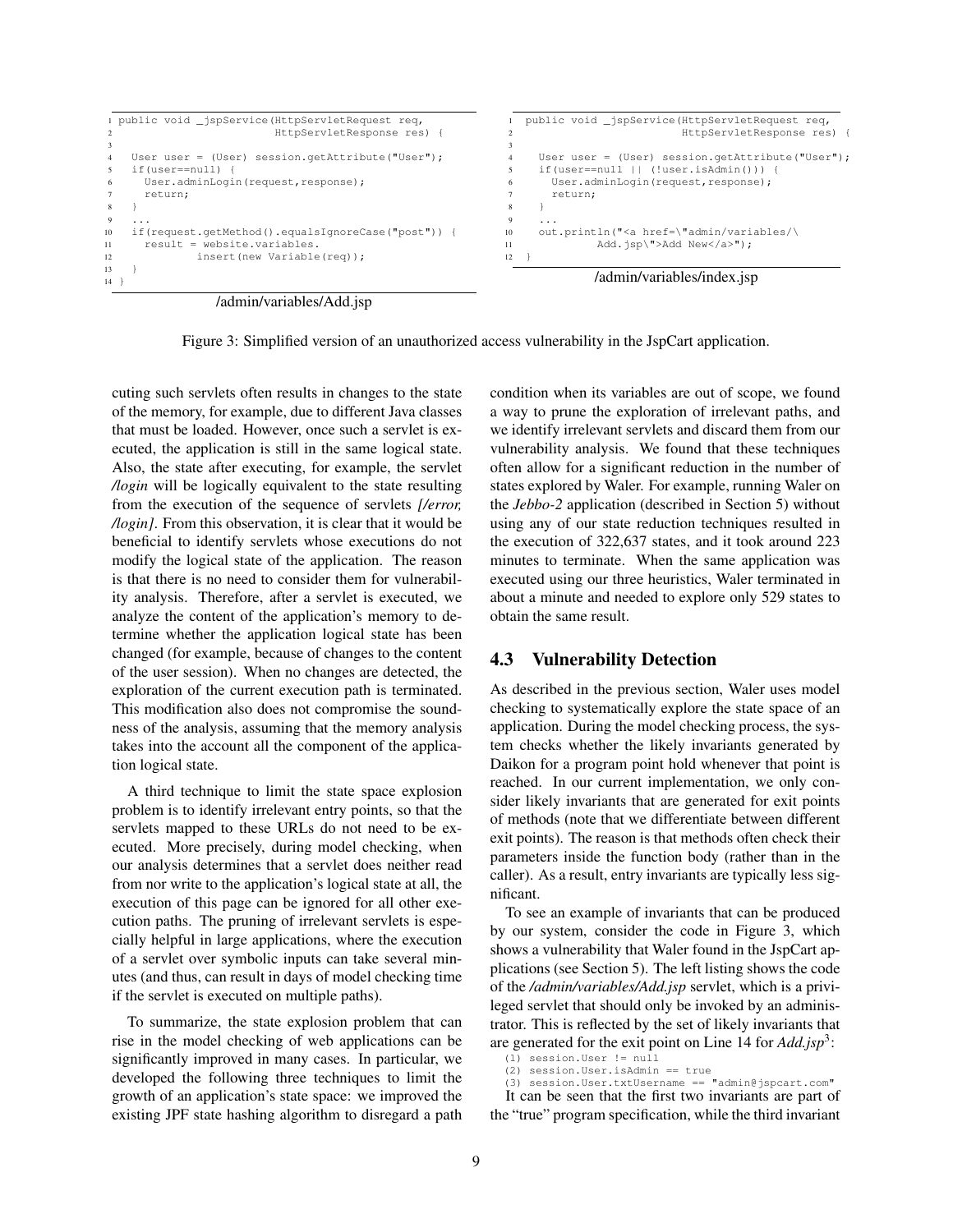is spurious (an artifact of the limited test coverage). As a side note, the invariant for the exit point at *Add.jsp: Line* 7 would be session. User == null.

To help us to determine whether a likely invariant holds or fails on a path, we implemented the *Program Checks Analyzer* module that keeps information about all the checks performed on an execution path. When a comparison instruction is executed, the PCA records the names of the variables involved and the result of the comparison. Also, the PCA keeps track of all variable assignments in the program. As a result, whenever the PCA encounters a check that operates on local variables, it can determine how this check constrains (affects) nonlocal variables. Recall that Daikon does not generate invariants for local variables, and, therefore, we are not interested in comparisons over local variables unless they store session data or method parameters.

Consider now what happens when Waler analyzes the *Add.jsp* servlet. After Waler executes the *if*-statement on Line 5, information about a new check is added to the set of current constraints accumulated by the PCA. If the user is authenticated, the value stored in the session object under the key User is not null. In this case, the PCA adds session.User != null to the set of checks along the current execution path, and the execution proceeds at Line  $9<sup>4</sup>$ . Otherwise, the PCA records the fact session.User == null, and execution proceeds at Line 6.

Once the Line 14 of *Add.jsp* is reached, Waler checks whether all likely invariants generated for this point hold. A likely invariant holds on the current path if we can determine that the relationship among the involved variables is true. An invariant fails otherwise. To determine whether a likely invariant holds, we check whether the truth of this invariant can be determined directly given the current application state (i.e., the invariant involves concrete values). If not, we check whether the set of constraints accumulated on the current path implies the relationship defined by the invariant using the constraint solver employed by the JPF-SE.

Following the example, it can be seen that the first invariant for Line 14 always holds (because of the check on Line 5), while the other two might fail on some paths. In principle, we could immediately report the violations of the last two invariants as a potential program flaw. However, this would raise too many false positives, due to spurious invariants. In the following sections, we introduce two techniques to identify those invariants that are relevant to the detection of web application logic flaws.

#### 4.3.1 Supported Invariants

The first technique to identify real invariants is based on the insight that many vulnerabilities are due to developer oversights. That is, a developer introduces checks that enforce the correct behavior on most program paths, but misses an unexpected case where the correct behavior can be violated.

To capture this intuition, we defined a technique that keeps track of which paths contain checks that support an invariant and which paths are lacking such checks. More precisely, an execution path on which a likely invariant holds and it is supported by a set of checks on that path is added to the set of *supporting paths* for this invariant. That is, along a supporting path, the program contains checks that ensure that an invariant is true. A path on which a likely invariant can fail is added to the set of *violating paths*. When a likely invariant holds on all program paths to a given program point, then we know that it holds for all executions and there is no bug. When all paths can possibly violate a likely invariant, then we assume that the programmer did not intend this invariant to be part of the actual program specification, and it is likely an artifact of the limited test coverage. An application logic error is only reported by Waler if at least one *supporting path* and at least one *violating path* are found for an invariant at a program point.

Let us revisit the example of Figure 3. Waler determines that the first invariant on Line 14 of Add. jsp always holds. The third one is never supported, and, thus, it is correctly discarded as spurious. Moreover, Waler finds a violating path for the second invariant (session.User.isAdmin == true) by calling the *Add.jsp* servlet with a user in non-administrative role. However, the system also inspects the path where *index.jsp* is called first, which reflects the normal, intended flow of the application. This servlet, shown on the right of Figure 3, contains a check on Line 5 that adds the fact session.User.isAdmin == true to the PC (assuming that the user is authenticated as an administrator). In this case, when *Add.jsp* is invoked after *index.jsp*, the system determines that the invariant session.User.isAdmin == true holds and is supported. Thus, Waler finds a supporting path for this invariant. As a result, the fact that one can execute the main method of *Add.jsp* directly, violating its exit invariant session.User.isAdmin == true, is correctly recognized as an unauthorized access vulnerability.

We found that checking for supported invariants works well in practice. However, it can produce false positives and is not capable of capturing all possible logic flaws. The main source of false positives stems from the problem that the violation of an invariant, even when it is supported by a program check on some paths, does not necessarily result in a security vulnerability. For example, access to a normally protected page does not always result in a vulnerability because either (1) a sensitive operation performed by the page fails if a set of pre-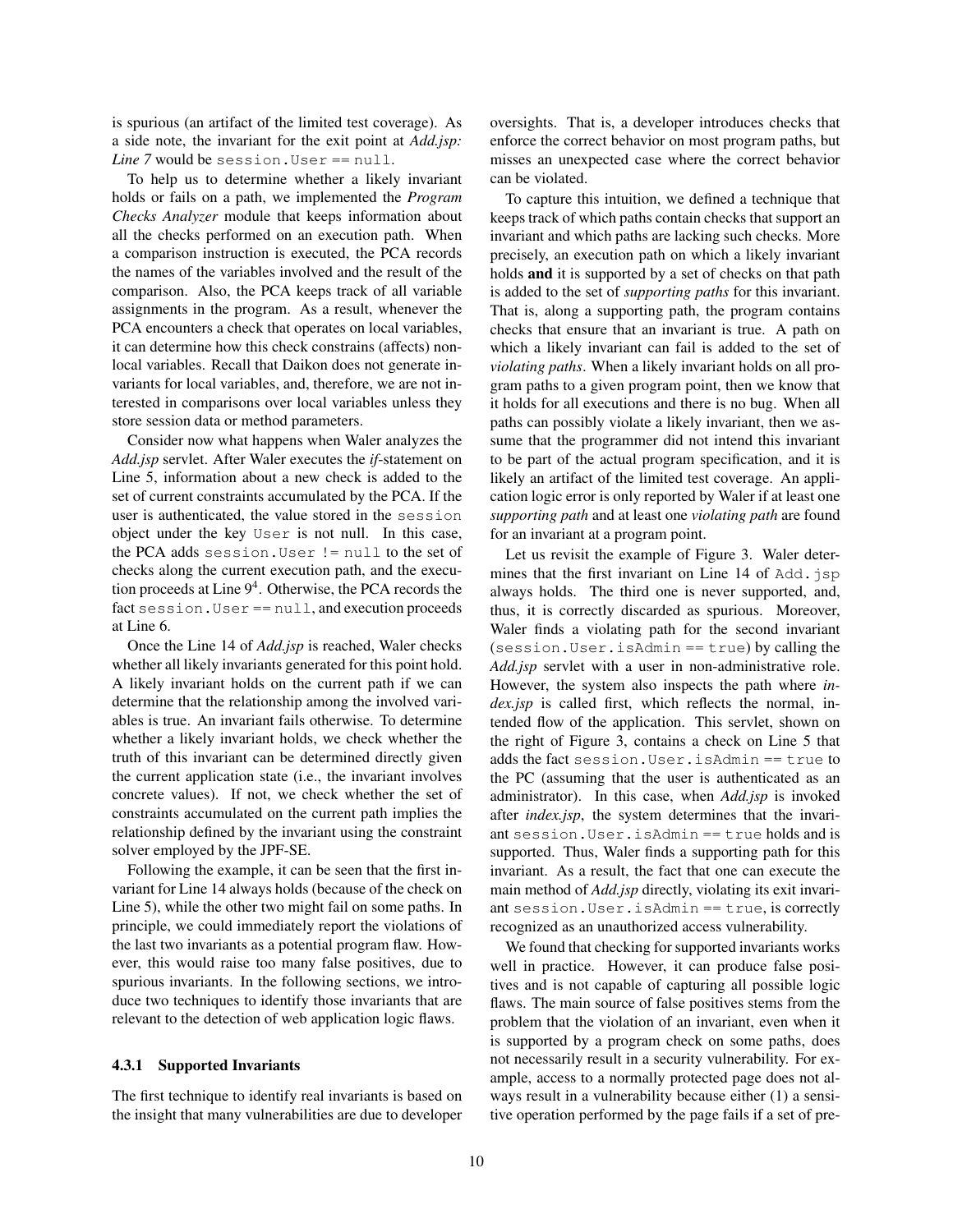```
1 public void _jspService(HttpServletRequest req,
2 HttpServletResponse res) {
3
4 if(req.getMethod() == "GET") {
 5 \ldots6 out.println("<form method=post"
7 + \rightharpoonup action=\"edituser.jsp\">");
8 out.println("<input type=hidden"
9 + " name=\"username\" value="
10 + session.getAttribute("username") + ">");
11 \quad .1112 out.println("</form>");
13 }
14 if(req.getMethod() == "POST") {
15 ...
16 stmt = conn.prepareStatement("UPDATE users SET"<br>17 + " password = ?, name = ? WHERE username = ?
      + " password = ?, name = ? WHERE username = ?");
18 stmt.setString(1, req.getParameter("password"));
19 stmt.setString(2, req.getParameter("name"));
20 stmt.setString(3, req.getParameter("username"));
21 stmt.executeUpdate();
22 }
23 }
```
edituser.jsp

Figure 4: Simplified user profile editing vulnerability (Jebbo-6).

```
1 public void doPost(HttpServletRequest req,
                    2 HttpServletResponse res) {
3 ...
4 sess = request.getSession(true);
5 if(action.equals("/editpost")){
6 s = conn.prepareStatement("UPDATE posts SET"
       + " author= ?, title = ?, entry = ?"
8 + " WHERE id = ?");
9 s.setString(1, (String)sess.getAttribute("auth"));
10 s.setString(2, req.getParameter("title"));
11 s.setString(3, req.getParameter("entry"));
12 s.setString(4, req.getParameter("id"));
13 s.executeUpdate();<br>14 }
1415 }
```
PostController.java

Figure 5: Simplified post editing vulnerability (Jebbo-5).

conditions, uncontrolled by an attacker, is not satisfied, or (2) there is no sensitive operation on the path executed during the access. Reasoning about these cases is extremely hard for any automated tool. However, we found that such false positives often indicate non-security bugs in the code, and, thus, they are still useful for a developer. This technique also fails to identify logic vulnerabilities when the programmer does not introduce any checks for a security-relevant invariant at all. In such cases, Waler incorrectly concludes that an invariant is spurious because it cannot find any support in the code. To improve this limitation, we introduce an additional technique in the following section.

#### 4.3.2 Internal Consistency

As mentioned previously, Waler will discard invariants as spurious when they are not supported by at least one check along a program path. This can lead to missed vulnerabilities when the invariant is actually securityrelevant. To address this problem, we leverage general domain knowledge about web applications and identify a class of invariants that we always consider significant, regardless of the presence of checks in the program.

We consider a likely invariant to be *significant* when it relates data stored in the user session with data that is used to query a database. Capturing this type of relationships is important because both the user session object and the database are the primary mechanism to store (persistent) information related to the logical state of the application. Moreover, we do not allow any arbitrary relationships: instead, we require that the invariant be an equality relationship. Such relationships are rarely coincidental because, by design, session objects and the database often replicate the same data.

Whenever Waler finds a path through the application that violates a significant invariant, it reports a logic vulnerability. To implement this technique, the system needed to be extended in two ways. First, we instrumented database queries so that the variables used in creating SQL queries are captured by Daikon and included into the invariant generation process. To this end, for each SQL query in the web application, we introduced a "dummy" function. The parameters of each function represent the variables used in the corresponding database query, and the function body is empty. The purpose of introducing this function is to force Daikon to consider the parameters for invariant generation at the function's exit point. Second, we require a mechanism to identify significant invariants. This was done in a straightforward fashion by inspecting equality invariants for the presence of variables that are related to the session object and database queries.

To see how the internal consistency technique can be used to identify a vulnerability, consider the code shown in Figure 4. This figure shows a snippet of code taken from the *edituser.jsp* servlet in one of the Jebbo applications (see Section  $5)^5$ . The purpose of this servlet is to allow users to edit and update their profiles. When the user invokes the servlet with a GET request, the application outputs a form, pre-filled with the user's current information. As part of this form, the application includes the user's name in the hidden field username, which is retrieved from the session object (shown in the upper half of Figure 4). When the user has finished updating her information, the form is submitted to the same servlet via a POST request. When this request is received, the application extracts the name of the user from the username parameter and performs a database query (lower half of Figure 4).

For this servlet, the dynamic analysis step (Daikon) generates the invariant session.username == db query.parameter3, which expresses the fact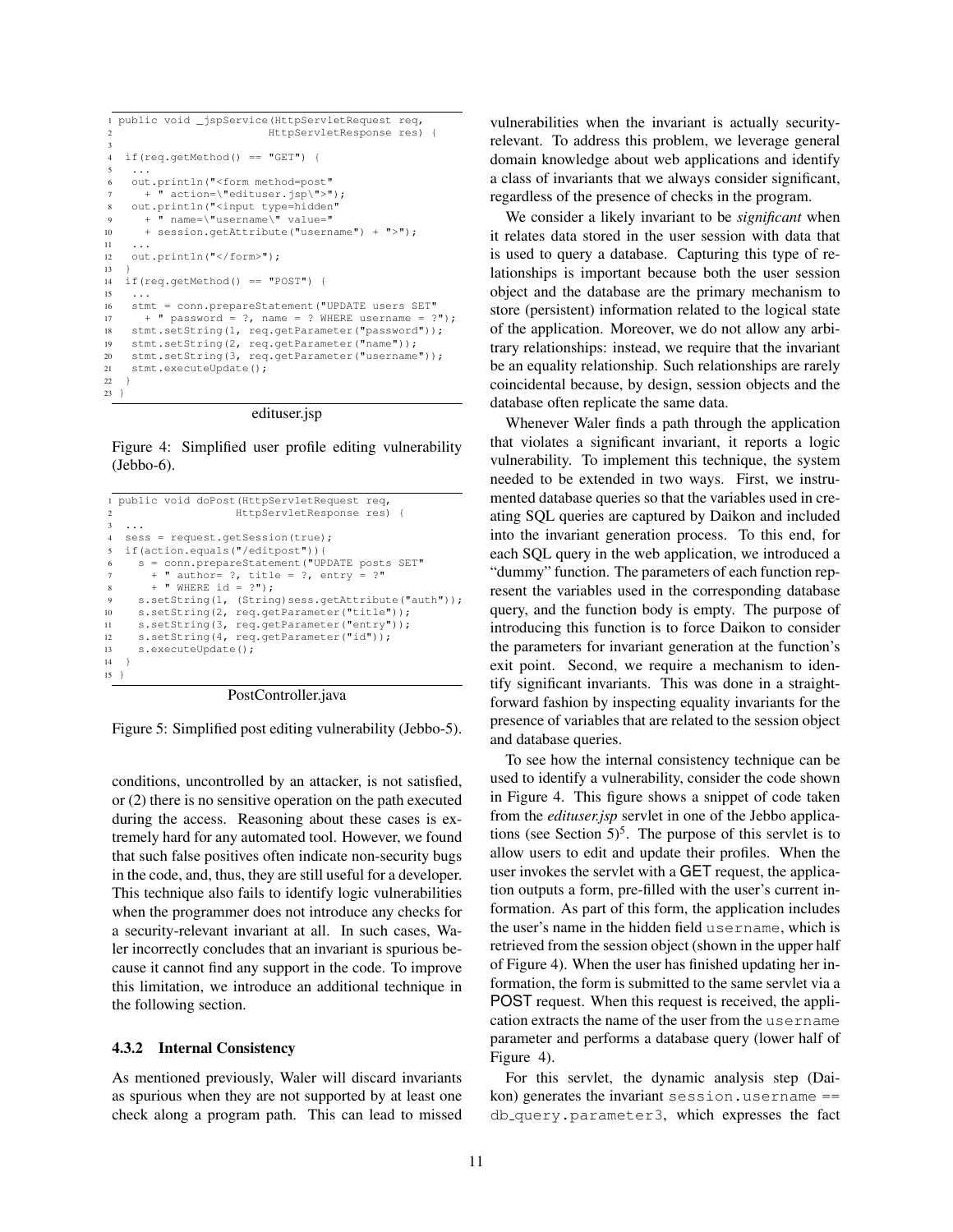that a user can only update her own profile. Unfortunately, it is possible that a malicious client tampers with the hidden field username before submitting the form. In this case, the profile of an arbitrary user can be modified. Waler detects this vulnerability because it determines that there exists a path in the program where the aforementioned invariant is violated (as the parameter username is not checked by the code that handles the POST request). Since this invariant is considered significant, a logic flaw is reported.

The idea of checking the consistency of parameters to database queries can be further extended to also take into account the fields of the database that are affected by a query, but that do not appear explicitly in the query's parameters. Consider, for example, a message board application that allows users to update their own entries. It is possible that the corresponding database query uses only the identifier of the message entry to perform the update. However, when looking at the rows that are affected by legitimate updates, one can see that the name of the owner of a posting is always identical to the user who performs the update. To capture such consistency invariants, we extended the parameters of the "dummy" function to not only consider the inputs to the database query but to also include the values of all database fields that the query affects (before the query is executed). When multiple database rows are affected, the "dummy" function is invoked for each row, allowing Daikon to capture aggregated values of fields.

By extending the "dummy" function as outlined previously, Daikon can directly generate invariants that include fields stored in the database, even when these fields are not directly specified in the query parameters. Again, we consider invariants as significant if they introduce an equality relationship between database contents and session variables. The intuition is that these invariants imply a constraint on the database contents that can be accessed/modified by the query. If it was possible to violate such invariants, an attacker could modify records of the database that should not be affected by the query.

For example, this allows us to detect vulnerabilities where an attacker can modify the messages of other users in the Jebbo application. Consider the doPost function shown in Figure 5. The problem is that an authenticated user is able to edit the message of any other user by simply providing the application with a valid message id. During the dynamic analysis, the invariant db.posts author == session.auth is generated, even though the posts author field is not used as part of the update query. During model checking, we determine that this invariant can be violated (and report an alert) because there is no check on the id parameter that would enforce that only the messages written by the current user can be modified.

#### 4.3.3 Vulnerability Reporting

For each detected bug, Waler generates a vulnerability report. This report contains the likely invariant that was violated, the program point where this invariant belongs to, and the path on which the invariant was violated (given as a sequence of servlets and corresponding methods that were invoked). This information makes it quite easy for a developer or analyst to verify vulnerabilities. Currently, vulnerabilities are simply grouped by program points. Given the low number of false positives, this allows for an effective analysis of all reports. However, not every alert generated by Waler currently maps directly to a vulnerability or a false positive. We found several situations where several invariant violations referred to the same vulnerabilities (or a false positives) in application code. For example, Waler generated several alerts in situations when (conceptually) the same invariant is violated at different program points or when two distinct invariants refer to the same application's concept. Finding better techniques to aggregate and triage reports in such situations is an interesting topic of research, which we plan to investigate in the future.

### 4.3.4 Limitations

Our approach aims at detecting logic vulnerabilities in a general, application-independent way. However, the current prototype version of Waler has a number of limitations, many of which, we believe, can be solved with more engineering. First, the types of vulnerabilities that can be identified by Waler are limited by the set of currently-implemented heuristics. For example, if an application allows the user to include a negative number of items in the shopping cart, we would be able to identify this issue only if the developer checked for that number to be non-negative on at least one program path leading to that program point. In addition, this check needs to be in a direct *if*-comparison $^6$  between variables. Conditions deriving from *switch* instructions or resulting from complex operations (such as regular expression matching) are not currently implemented.

Another limitation stems from the fact that we need a tool to derive approximations of program specifications. As a result, the detection rate of Waler is bounded by the capabilities of such a tool. In the current implementation, we chose to use Daikon. While Daikon is able to derive a wide variety of complex relationships between program variables, it has a limited support for some complex data structures. For example, if the isAdmin flag value is stored in a hash table, and it is not passed as an argument to any application function, Daikon will not be able to generate invariants based on that value. This limitation could be improved by implementing a smarter exploration technique for complex objects and/or by tracing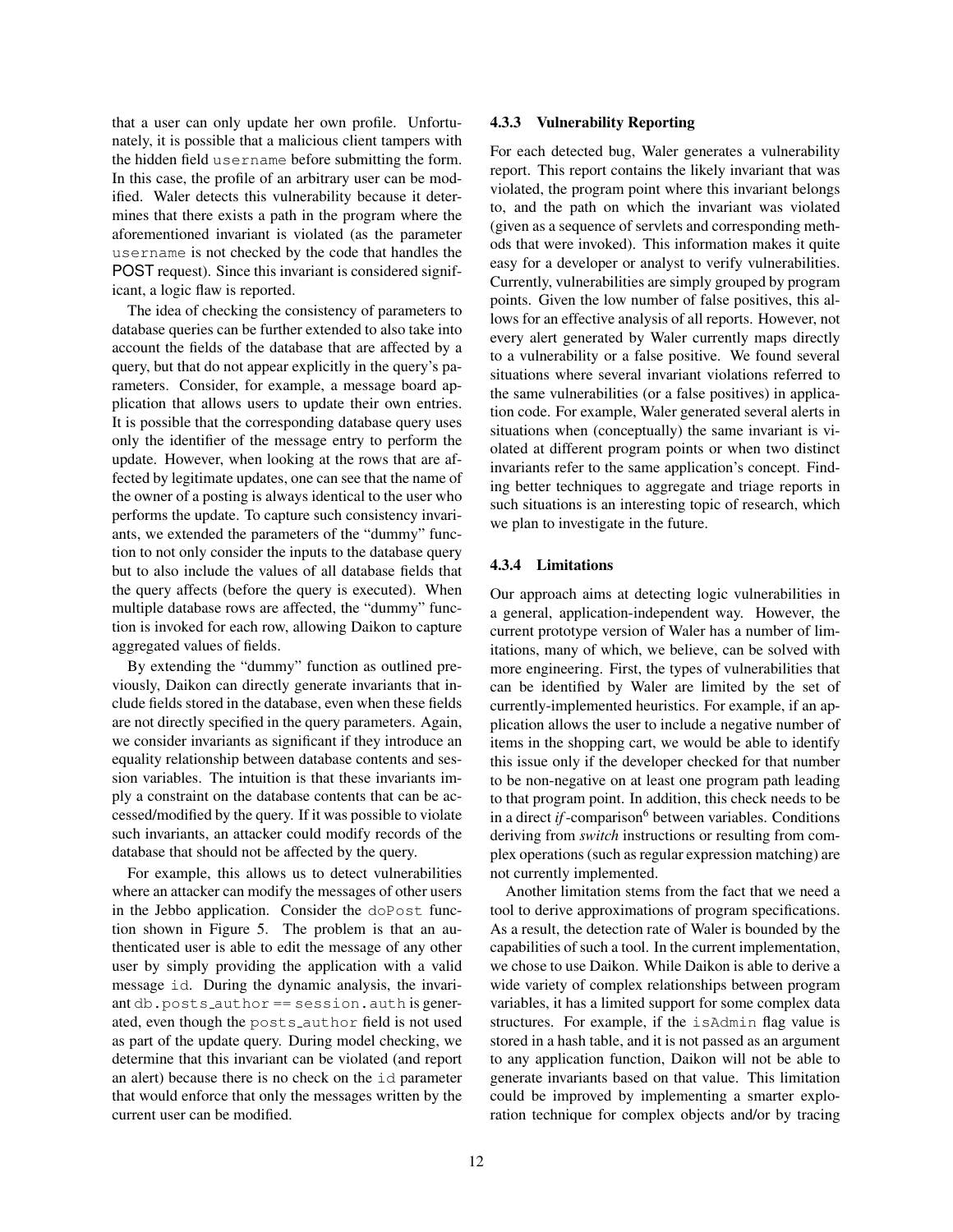local and temporary variables for the purpose of likely invariant generation. However, care needs to be exercised in this case to avoid an explosion in the number of invariants generated.

Another issue that we faced when working with Daikon was scalability: in its current implementation, Daikon creates a huge data structure in main memory when processing an execution trace. As a result, using Daikon on a larger application requires a large amount of RAM. We worked around this limitation by partitioning the application into subsets of classes and by performing the likely invariant generation on each subset separately.

A more import limitation of Daikon is that invariants generated by the tool cannot capture all possible relations. For example, the currently supported by Daikon invariants do not directly capture such temporal relations, as "operation A has to precede operation B." To address these limitations, different "intended behavior" capturing tools (such as [1]) could be employed by Waler in the first step of the analysis, although we leave this research direction for future work.

Another, more general, limitation of the first step of our analysis is the fact that we need to exercise the application in a "normal" way (i.e., not deviating from the developer's intended behavior). This part cannot be fully automated and needs human assistance. Nevertheless, many tools exist to ease the task of recording and scripting browsing user activity, such as Selenium [31].

Finally, the state explosion problem is one of the main limitations of the chosen model checking approach. We have already described several heuristics that help Waler limiting the state space of an application, and currently, we are working on implementing a combination of concrete and symbolic execution techniques to further improve scalability.

### 5 Evaluation

We evaluated the effectiveness of our system in detecting logic vulnerabilities on twelve applications: four realworld applications, (namely, *Easy JSP Forum*, *JspCart*<sup>7</sup> , *GIMS* and *JaCoB*), which we download from the Source-Forge repository [28], and eight servlet-based applications written by senior-level undergraduate students as part of a class project, named *Jebbo*. When choosing the applications, we were looking for the ones that could potentially contain interesting logic vulnerabilities, were small-enough to scale with the current prototype of Waler, and did not use any additional frameworks (such as Struts or Faces). While we show that it is possible to scale Waler to real-world applications, its scalability is still a work in progress as it is based on two tools, JPF and Daikon, that were not designed to work on large applications.

All chosen applications were analyzed following the techniques introduced in Section 4. During the model checking phase, we explored paths until a depth of 6 (that is, the limit for the depth-first search of JPF was set to 6). Note that all vulnerabilities reported below were found at depth of three or less; we then doubled the search depth to let Waler check for deeper bugs. All tests were performed on a PC with a Pentium 4 CPU (3.6 GHz) and 2 Gigabytes of RAM.

The results of our analysis are shown in Table 1. Waler found 29 previously-unknown vulnerabilities in four real-world applications and 18 previously-unknown vulnerabilities in eight Jebbo applications. It also produced a low number of false positives. In Table 1, the columns *Lines of Code* and *Bytecode Instructions* show the size of the applications in terms of the number of lines of Java code (JSP pages were first compiled into their servlet representations) and of the number of bytecode instructions, respectively. The column *Entry Points* shows how many entry points were found and analyzed by Waler and the column *States Explored* shows how many states were covered. The columns *Likely Invariants* and *Invariants Violated* respectively show how many invariants were generated by Daikon and how many of them were reported as violated by Waler. The numbers in the column *Alerts* represent the (manual) aggregation of the reported invariants violations (as it is discussed in Section 4.3.3). The columns *Vulnerabilities*, *Bugs*, and *False Positives* show the aggregated number of vulnerabilities, securityunrelated bugs, and false alarms that were produced by Waler. Note that the numbers on these columns are based on the analysis of the aggregated alerts. Finally, the column *Running Time* shows the time required for the analysis.

### 5.1 Vulnerabilities

Easy JSP Forum: The first application that we analyzed is the Easy JSP Forum application, a community forum written in JSP. Using Waler, we found that any authenticated user can edit or delete any post in a forum. To enforce access control, the Forum application does not show a "delete" or "edit link" for a post if the current user does not have moderator's privileges for the current forum but fails to check these privileges when a delete or an edit request is received. Thus, if a user forges a delete/edit request to the application using a valid post id (all ids can be obtained from the source code of web pages accessible by all users), a post will be deleted/modified.

GIMS: The second application that we analyzed is the Global Internship Management System (*GIMS*) web application, a human resource management software. Using Waler, we found that many of the pages in the ap-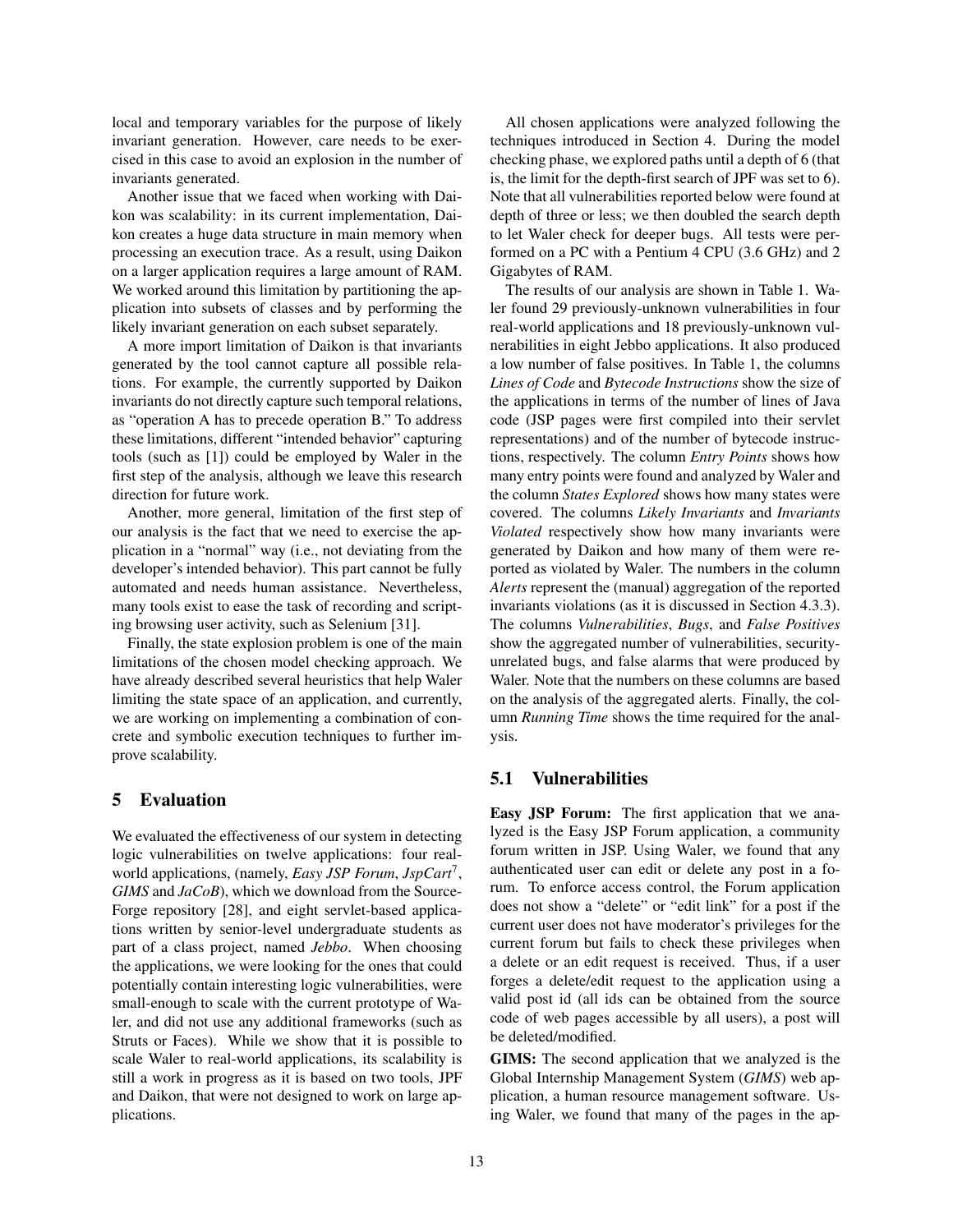| <b>Application</b> | Lines<br>of Code | <b>Bytecode</b><br><b>Instructions</b> | Entry<br><b>Points</b> | <b>States</b><br><b>Explored</b> | Likelv<br><b>Invariants</b> | <b>Invariants</b><br><b>Violated</b> | <b>Alerts</b>  | Vulne-<br>rabilities | <b>Bugs</b>    | <b>False</b><br><b>Positives</b> | <b>Runtime</b><br>(min) |
|--------------------|------------------|----------------------------------------|------------------------|----------------------------------|-----------------------------|--------------------------------------|----------------|----------------------|----------------|----------------------------------|-------------------------|
|                    |                  |                                        |                        |                                  |                             |                                      |                |                      |                |                                  |                         |
| Easy JSP Forum     | 2.416            | 7.348                                  | $\overline{c}$         | 251.657                          | 5.824                       | 6                                    | 3              | $\overline{c}$       | $\Omega$       |                                  | 319                     |
| <b>GIMS</b>        | 6.153            | 11.269                                 | 40                     | 36.228                           | 6.993                       | 55                                   | 27             | 23                   | 2              | 2                                | 88                      |
| JaCoB              | 8,924            | 15.129                                 | 38                     | 26,809                           | 81,832                      | $\mathbf{0}$                         | $\Omega$       | $\Omega$             | $\Omega$       | $\theta$                         | 79                      |
| JspCart            | 21,294           | 45.765                                 | 86                     | 1.152.661                        | 34,286                      | 5                                    | 5              | 5                    | $\Omega$       | $\mathbf{0}$                     | 4,576                   |
| <b>Jebbo</b>       |                  |                                        |                        |                                  |                             |                                      |                |                      |                |                                  |                         |
|                    | 1.027            | 2.304                                  | 16                     | 1.725                            | 8.777                       | $\overline{c}$                       | $\overline{c}$ | $\overline{c}$       | $\Omega$       | $\Omega$                         | 1.5                     |
| $\mathcal{L}$      | 1.882            | 4.227                                  | 20                     | 529                              | 7.767                       | 3                                    | $\overline{c}$ | $\Omega$             | $\Omega$       | 2                                |                         |
| 3                  | 1.438            | 2.993                                  | 17                     | 195                              | 7,388                       | $\overline{c}$                       | 2              | $\overline{2}$       | $\overline{0}$ | $\Omega$                         |                         |
| 4                  | 1.182            | 2.709                                  | 8                      | $\overline{73}$                  | 4.474                       | 3                                    | 3              | $\theta$             | $\overline{2}$ |                                  | 0.5                     |
|                    | 804              | 2.025                                  | 8                      | 59                               | 2.792                       | 3                                    | 3              |                      | $\Omega$       | $\overline{c}$                   | 0.5                     |
| 6                  | 1.524            | 3.709                                  | $1\overline{9}$        | 268                              | 5.159                       | 9                                    | 9              | 6                    | 3              | $\theta$                         | 0.5                     |
| ⇁                  | 1.499            | 2.826                                  | 15                     | 398                              | 3.342                       | 10                                   |                | 4                    |                | $\theta$                         | 0.5                     |
| 8                  | 1.463            | 2.782                                  | 15                     | 1.031                            | 8.468                       | 15                                   | 6              | 3                    | 3              | $\Omega$                         | 1.2                     |

Table 1: Experimental results.

plication do not have sufficient protection from unauthorized access. In particular, our tool correctly identified 14 servlets that can be accessed by an unauthenticated user (a user that is not logged in at all). Most of these pages do contain a check that ensures that there is some user data in a session (which is only true for authenticated users). When a check fails, the application generates output that redirects the client's browser to a login page. Unfortunately, at this point, the application does *not* stop to process the request due to a missing return statement. Moreover, we found that certain pages in the *GIMS* application that should only be accessible to users with administrative privileges do not have checks to confirm the role of the current user. As a result, nine administrative pages were correctly reported as vulnerable.

JaCoB: The third application is *JaCoB*, a community message board application that supports posting and viewing of messages by registered users. For this program, our tool neither found any vulnerabilities nor did it generate any false alert. However, closer analysis of the application revealed two security flaws, which could not be identified with the techniques used by Waler. For example, when a user registers with the message board or logs in, she is expected to provide a username and a password. Unfortunately, when this information is processed by the application, the password is simply ignored. Also, in this application, a list of all its users and their private information is publicly available. These two problems represent serious security issues; however, they cannot be detected by Waler because the program specification that can be inferred from the application's behavior does not contain any discrepancies with respect to the application's code.

JspCart: The fourth test application is *JspCart*, which is a typical online store. Waler identified a number of pages in its administrative interface that can be accessed by unauthorized users. In *JspCart*, all pages available to an admin user are protected by checks that examine the *User* object in the session. More precisely, the application verifies that a user is authenticated and that the user has administrative privileges. However, Waler found that four out of 45 pages are missing the second check. Therefore, any user that has a regular account with the store can access administrative pages and add, modify, or delete settings (e.g., the processing charge for purchases). A simplified version of one of these vulnerabilities is shown in Figure 3. Waler also found a logic vulnerability that allows an authenticated user to edit the personal information of another user by submitting a valid email address of an existing user. This vulnerability is similar to the one shown in Figure 4.

Jebbo: We analyzed a set of eight Jebbo applications that were written by senior-level undergraduate students as a class project. Jebbo is a message board application that allows its users to open accounts, post public messages, and update their own messages and personal information. Some of the applications also implement a message rating functionality. For this project, all students were provided with a description of the application to implement along with a set of rules (including security constraints) that were expected to be enforced by the application.

After running Waler on this set of applications, we found that six out of eight applications contained one or more logic flaws. Examples of the vulnerabilities found by Waler include the fact that unauthenticated users can post a message to the board, and the lack of authorization checks when users rate an existing message (e.g., in order to avoid for a user to rate its own messages). Ironically, most of the student followed the provided specification carefully and were checking that access to certain pages is limited to authenticated users only; however, due to various mistakes, the enforcing checks were not always sufficient. For example, common problems that we found are missing return statements on an error path and a failure to foresee all possible paths available to a user to access a certain functionality.

Waler identified a number of application logic flaws that are associated with unauthorized data modification,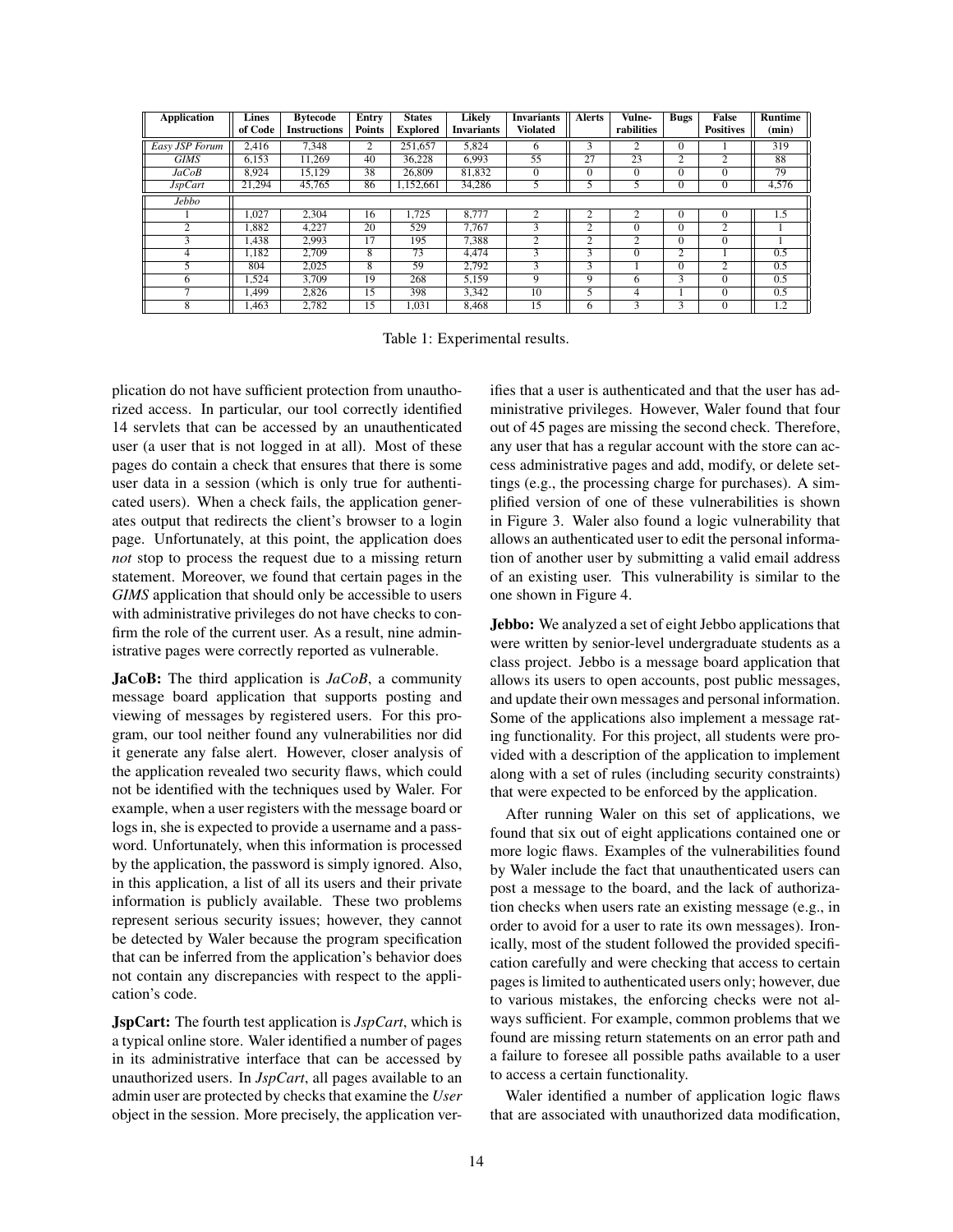such as the possibility to edit personal information or posts belonging to another user. Some of the examples of these vulnerabilities are shown in Figure 4 and Figure 5. These vulnerabilities are classic examples of inconsistent usage of data by the application. It is interesting to observe that even though the students were aware of possible parameter tampering vulnerabilities, and, in many cases, they were very careful about checking user input for validity, they often failed to apply this knowledge to cases where there were multiple paths to the same program point.

The results for the Jebbo application demonstrate that logic flaws are hard to avoid, even in simple web applications. Almost all applications in this set were found to be vulnerable despite the fact that the students were given a clear program specification and knew basic web security practices. Given the class level of the students who were enrolled in the class, it is reasonable to assume that their programming skills are not far off from those of entry-level programmers. This, together with the fact that the complexity of real-world applications is much higher than the complexity of the Jebbo application, can be seen as an indication of how wide-spread web application logic flaws are. Moreover, it can be argued that many real-world application are, at least partially, written by students who are widely employed year-round as interns.

# 5.2 Discussion

As it is shown in Table 1, Waler generated a low number of false positives. Careful analysis of the alerts which did not represent a vulnerability revealed that the majority of them represent true weaknesses in code. These alerts were classified as bugs. We found that these bugs were either potential vulnerabilities that turned out to be unexploitable in particular situations or were not interesting for exploitation. For example, an unauthenticated user might be able to access a certain page, but this access does not contain any sensitive information. We classified the rest of the alerts as false positives.

We also carefully analyzed the applications for false negatives. We found that Waler missed some security problems, like the ones in JaCoB, but we consider these vulnerabilities to be out of scope as they cannot be detected using our approach. We also identified several cases where Waler missed vulnerabilities that should be detectable using the described approach. The main reason for such false negatives is the incomplete modeling of all application features in the current version of Waler. For example, Waler only identifies program checks in the form of *if*-statements, but in real applications, checks can be implemented using, for instance, database queries and regular expressions. Precise modeling of such constructs is left for future work.

The other way to evaluate the false negatives rate of Waler would be to run it on an application that has some known logic vulnerabilities. Unfortunately, we found a very limited number of such applications to be available, and none of them met all of our current selection criteria for test applications.

# 6 Related Work

Our work is related to several areas of active research, such as deriving application specifications, using specifications for bug finding, and vulnerability analysis of web applications. However, due to the limited space available, in this section we will only highlight the research that, in our opinion, is most related.

First, our approach is related to a number of approaches that combine dynamically-generated invariants with static analysis. For example, Nimmer and Ernst explore how to integrate dynamic detection of program invariants and their static verification on a set of simple stand-alone applications using Daikon and the ESC/Java static checker [27]. The invariants that are verified by the static checker on all paths are determined to be the real invariants for an application, and the invariants that could not be statically verified are shown as warnings to the user. The main goal of this research is to show the feasibility of the proposed approach rather than to find bugs. Another work that explores benefits of combining Daikon-generated invariants with static analysis is the DSD-Crasher tool by Csallner and Smaragdakis [8]. The main goal of this system is to decrease the false positives rate of a static bug-finding tool for stand-alone Java applications. Dynamically-generated invariants are used by the CnC tool (also based on ESC/Java) as assumptions on methods arguments and return values to narrow the domain searched by the static analyzer. In Waler, in contrast to both approaches, we do not assume that the invariants generated by Daikon are correct, and we only consider them to be clues for vulnerability analysis. Introducing our two additional techniques to differentiate between real and spurious invariants allows us to avoid many of the false positives due to limitations of the dynamic analysis step.

Our work is also related to the research on using an application's code to infer application-specific properties that can be used for guided bug finding. To the best of our knowledge, one of the first techniques that uses inferred specifications to search for application-specific errors is the work by Engler et al. [10]. Their goal is similar to ours in the sense that both works are trying to identify violations of likely invariants in applications. The way it is achieved, though, is very different in the two approaches.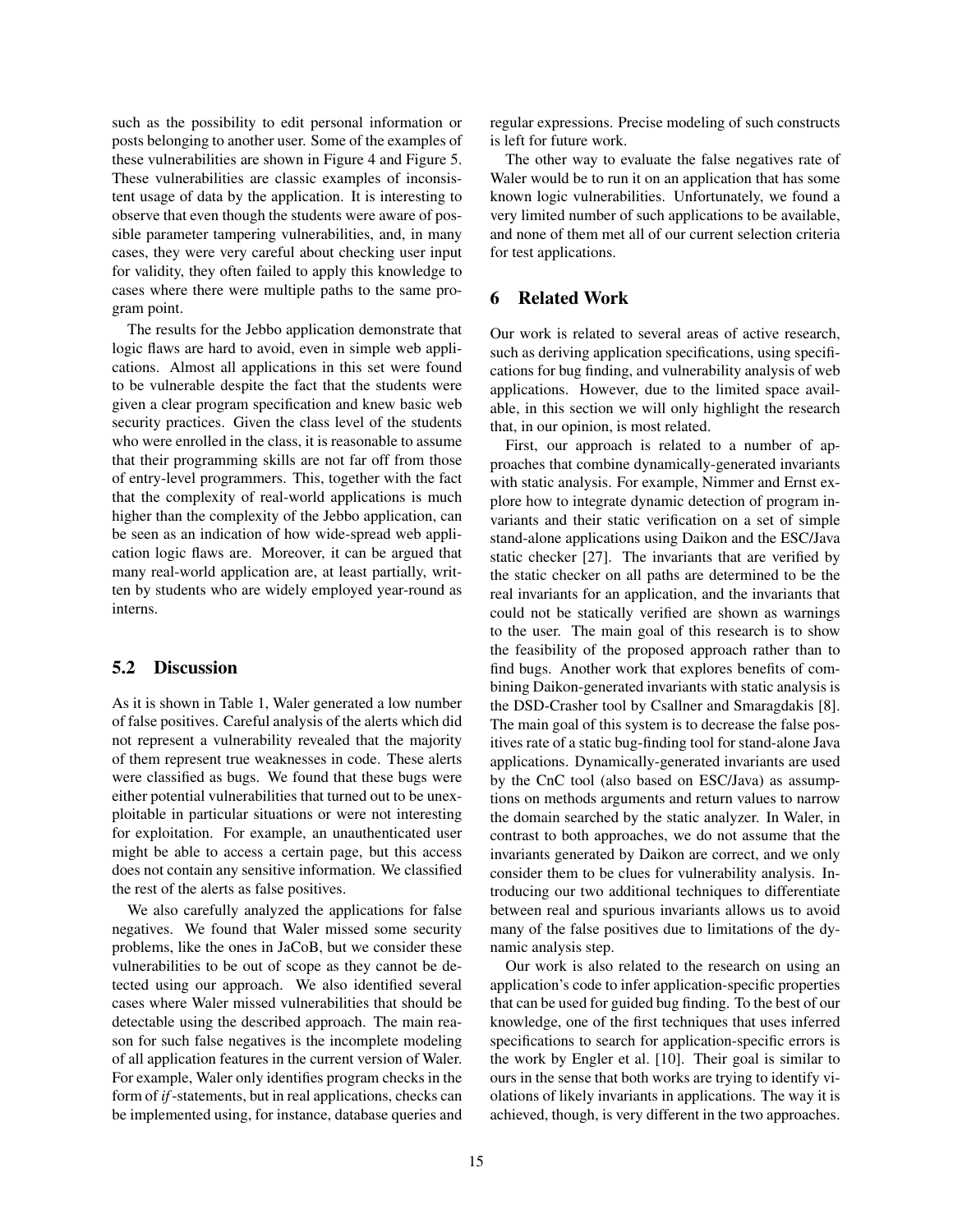While we infer specifications from dynamic analysis and check for possible violations in the code via symbolic execution, Engler's work carries out all the steps via static analysis: a set of given *templates* is used to extract a set of "beliefs" from the code. Afterward, patterns contradicting these "beliefs" are identified in the code. While some of the templates may be useful for web applications, most of the bugs they try to identify are relative to kernel and memory-unsafe programming languages operations. Moreover, we believe that having an additional source of information (i.e., dynamic traces) for application invariants makes our system more robust.

There is also recent work that uses statistical analysis and program code to learn certain properties of the application, with the goal of searching for application-specific bugs. For example, Kremenek et al. propose a statistical approach, based on factor graphs, to automatically infer which program functions return or claim ownership of a resource [21]. The AutoISES tool applies the idea of using statically-inferred specifications to the detection of vulnerabilities in the implementations of access control mechanisms for OS-level code [34]. The differences between these approaches and ours are similar to the ones with the Engler's work. Both approaches use statistical analysis to find violations of properties that must hold for all program points, and they do not require reasoning about the values of variables.

Learning invariants through dynamic analysis has already found application security purposes, mostly in order to train an Intrusion Detection System. Baliga et al. [4] employ Daikon to extract invariants on kernel structures from periodic memory snapshot of a noncompromised running system. After the training phase, these learned invariants are used to detect the presence of kernel rootkits that may have altered vital kernel structures. A conceptually similar approach has also been applied by Bond et al. [6] to Java code through instrumentation of the Java Virtual Machine. An initial learning phase is employed to record the calling context and call history for security-sensitive functions. Afterwards, the collected information is used to identify function invocations with an anomalous context. An anomalous context or history is considered an indicator of an attempt to divert the intended flow of the application, possibly by the exploitation of a logic error in the code. In that case, an alert is triggered or the execution is aborted.

Although both the techniques proposed by Baliga and Bong share with ours an initial dynamic learning phase, how the information is leveraged differs. For example, unlike the two approaches above, we do not assume that the likely invariants generated by the first phase are real invariants, rather we simply use them as hints for further analysis. In addition, while in our second phase we try to identify logic errors in the code by means of static analysis, they instead try to detect attacks being performed on a live system. Such run-time detection imposes an overhead, which results in the requirement for dedicated hardware for [4] and a 2%-9% penalty in performance for [6]. The authors of the latter work, in particular, traded some coverage of the code (limiting to securityrelated functions) in order to retain acceptable performance. Even though they focused on logic errors, a direct comparison with their evaluation environment was not possible, because of the different targets of the analysis. More precisely, they looked for bugs in the Java libraries triggered by Java applets, rather than bugs in Java-based web applications.

Another direction of research deals with protection of web service components against malicious and/or compromised clients. Guha et al. [15] employ static analysis on JavaScript *client* code in order to extract an expected client behavior as seen by the server. The server is then protected by a proxy that filters possibly malicious clients which do not conform to the extracted behavior.

Finally, our work is related to a large corpus of work, such as [16, 5, 7, 17, 18, 22, 26, 30, 33, 36, 23, 29], in the area of vulnerability analysis of web applications. However, most of these research works focus on the detection of or the protection against input-validation attacks, which do not require any knowledge of applicationspecific rules.

Among the approaches cited above, Swaddler [7] and MiMoSA [5] are tools developed by our group that look for workflow violation attacks in PHP-based web applications, using a number of different techniques (including Daikon-generated invariants). However, Waler's approach is more general and is able to identify any kind of a policy violation that is either reflected by a check in the application or that violates a consistency constraint.

Our work is also related to the QED tool presented in [23]. QED uses concrete model checking (with a set of predefined concrete inputs) to identify taint-based vulnerabilities in servlet-based applications. The main similarity between the two tools is that they both use a set of heuristics to limit an application's state space during model checking. Heuristics used by QED, however, are more specific to the taint-propagation problem and require an additional analysis step.

### 7 Conclusions

In this paper, we have presented a novel approach to the identification of a class of application logic vulnerabilities, in the context of web applications. Our approach uses a composition of dynamic analysis and symbolic model checking to identify invariants that are a part of the "intended" program specification, but are not enforced on all paths in the code of a web application.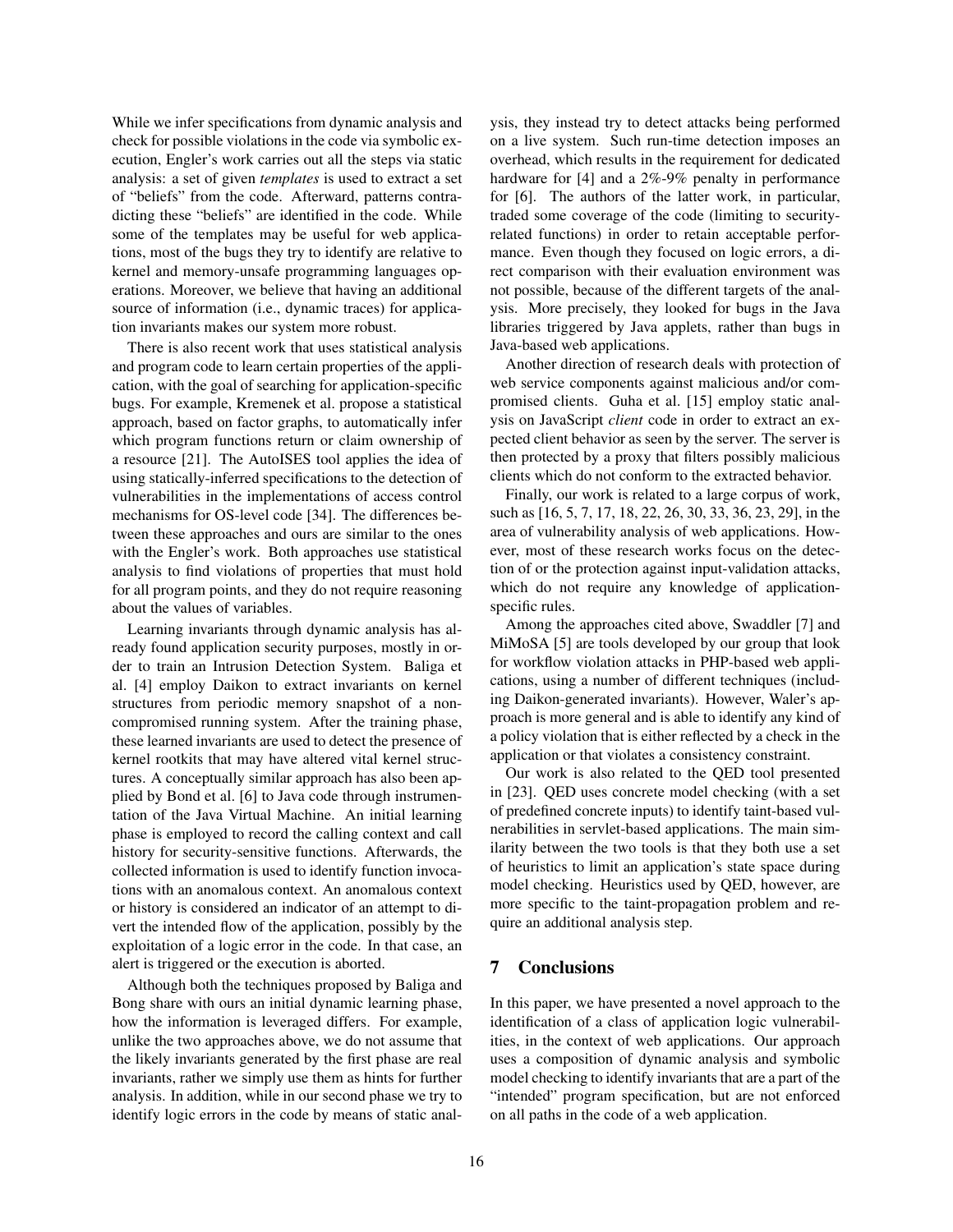We implemented the proposed approaches in a tool, called Waler, that analyzes servlet-based web applications. We used Waler to identify a number of previouslyunknown application logic vulnerabilities in several realworld applications and in a number of senior undergraduate projects.

To the best of our knowledge, Waler is the first tool that is able to automatically detect complex web application logic flaws without the need for a substantial human (annotation) effort or the use of *ad hoc*, manuallyspecified heuristics.

Future work will focus on extending the class of application logic vulnerabilities that we can identify. In addition, we plan to extend Waler to deal with a number of frameworks, such as Struts and Faces. This will require creating "symbolic" versions of the libraries included in these frameworks. This initial development effort will allow us to apply our tool to a much larger set of web applications, since most large-scale, servlet-based web applications rely on one of these popular frameworks, and the lack of their support in Waler was a serious limiting factor when choosing real-world applications for the evaluation described in this paper.

### 8 Acknowledgments

We want to thank David Evans, Vinod Ganapathy, Somesh Jha, and a number of anonymous reviewers who gave us very useful feedback on a previous version of this paper.

### References

- [1] AMMONS, G., BODÍK, R., AND LARUS, J. Mining specifications. In *Proceedings of the 29th ACM SIGPLAN-SIGACT symposium on Principles of programming languages* (2002), ACM, pp. 4–16.
- [2] ANAND, S., PASAREANU, C., AND VISSER, W. JPF-SE: A Symbolic Execution Extension to Java PathFinder. In *Proceedings of the International Conference on Tools and Algorithms for the Construction and Analysis of Systems (TACAS)* (2007), Springer.
- [3] ANLEY, C. Advanced SQL Injection in SQL Server Applications. Tech. rep., Next Generation Security Software, Ltd, 2002.
- [4] BALIGA, A., GANAPATHY, V., AND IFTODE, L. Automatic Inference and Enforcement of Kernel Data Structure Invariants. In *Computer Security Applications Conference, 2008. ACSAC 2008. Annual* (2008), pp. 77–86.
- [5] BALZAROTTI, D., COVA, M., FELMETSGER, V., AND VIGNA, G. Multi-module Vulnerability Analysis of Web-based Applications. In *Proceedings of the ACM conference on Computer and Communications Security (CCS)* (2007), pp. 25–35.
- [6] BOND, M., SRIVASTAVA, V., MCKINLEY, K., AND SHMATIKOV, V. Efficient, Context-Sensitive Detection of Semantic Attacks. Tech. Rep. TR-09-14, UT Austin Computer Sciences, 2009.
- [7] COVA, M., BALZAROTTI, D., FELMETSGER, V., AND VIGNA, G. Swaddler: An Approach for the Anomaly-based Detection of State Violations in Web Applications. In *Proceedings of the International Symposium on Recent Advances in Intrusion Detection (RAID)* (2007), pp. 63–86.
- [8] CSALLNER, C., SMARAGDAKIS, Y., AND XIE, T. Article 8 (37 pages)-DSD-Crasher: A Hybrid Analysis Tool for Bug Finding. In *ACM Transactions on Software Engineering and Methodology (TOSEM)* (April 2008).
- [9] The Daikon invariant detector. http://groups.csail. mit.edu/pag/daikon/.
- [10] ENGLER, D., CHEN, D., HALLEM, S., CHOU, A., AND CHELF, B. Bugs as deviant behavior: a general approach to inferring errors in systems code. *ACM SIGOPS Operating Systems Review 35*, 5 (2001), 57–72.
- [11] ERNST, M., PERKINS, J., GUO, P., MCCAMANT, S., PACHECO, C., TSCHANTZ, M., AND XIAO, C. The Daikon System for Dynamic Detection of Likely Invariants. *Science of Computer Programming 69*, 1–3 (Dec. 2007), 35–45.
- [12] FOSSI, M. Symantec Global Internet Security Threat Report. Tech. rep., Symantec, April 2009. Volume XIV.
- [13] FOUNDATION, T. A. S. Apache Tomcat. http://tomcat. apache.org/.
- [14] GROSSMAN, J. Seven Business Logic Flaws That Put Your Website at Risk. http://www.whitehatsec.com/home/ assets/WP bizlogic092407.pdf, September 2007.
- [15] GUHA, A., KRISHNAMURTHI, S., AND JIM, T. Using static analysis for Ajax intrusion detection. In *Proceedings of the 18th international conference on World wide web* (2009), ACM New York, NY, USA, pp. 561–570.
- [16] HALFOND, W., AND ORSO, A. AMNESIA: Analysis and Monitoring for NEutralizing SQL-Injection Attacks. In *Proceedings of the International Conference on Automated Software Engineering (ASE)* (November 2005), pp. 174–183.
- [17] HUANG, Y.-W., YU, F., HANG, C., TSAI, C.-H., LEE, D., AND KUO, S.-Y. Securing Web Application Code by Static Analysis and Runtime Protection. In *Proceedings of the International World Wide Web Conference (WWW)* (May 2004), pp. 40– 52.
- [18] JOVANOVIC, N., KRUEGEL, C., AND KIRDA, E. Pixy: A Static Analysis Tool for Detecting Web Application Vulnerabilities. In *Proceedings of the IEEE Symposium on Security and Privacy* (May 2006).
- [19] Java pathfinder. http://javapathfinder. sourceforge.net/.
- [20] KLEIN, A. Cross Site Scripting Explained. Tech. rep., Sanctum Inc., June 2002.
- [21] KREMENEK, T., TWOHEY, P., BACK, G., NG, A., AND EN-GLER, D. From Uncertainty to Belief: Inferring the Specification Within. In *Proceedings of the Symposium on Operating Systems Design and Implementation (OSDI)* (November 2006), pp. 161– 176.
- [22] LIVSHITS, V., AND LAM, M. Finding Security Vulnerabilities in Java Applications with Static Analysis. In *Proceedings of the USENIX Security Symposium* (August 2005), pp. 271–286.
- [23] MARTIN, M., AND LAM, M. Automatic Generation of XSS and SQL Injection Attacks with Goal-Directed Model Checking. In *Proceedings of the USENIX Security Symposium* (July 2008), pp. 31–43.
- [24] MICROSYSTEMS, S. Java Servlet Specification Version 2.4. http://java.sun.com/products/servlet/ reference/api/index.html, 2003.